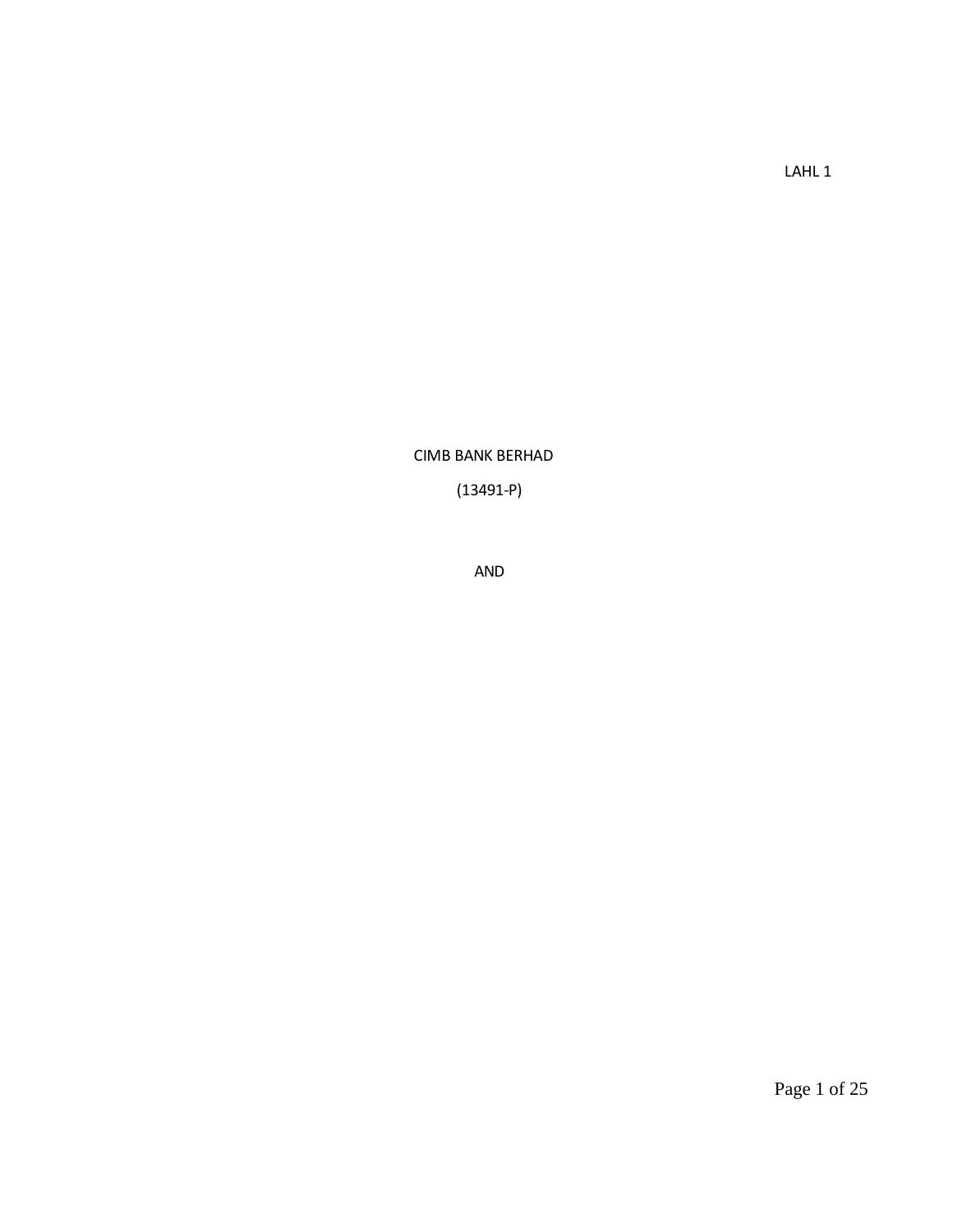# HOUSING / SHOPHOUSE LOAN AGREEMENT FLEXI SMART LOAN

Date :

PARTIES

| 1. | The Bank     | CIMB Bank Berhad (13491-P) of Level 13, Menara CIMB,<br>Jalan Stesen Sentral 2, Kuala Lumpur Sentral,<br>50470 Kuala Lumpur |
|----|--------------|-----------------------------------------------------------------------------------------------------------------------------|
| 2. | The Customer | The Party(s) whose name(s) and description(s) is/are<br>as specified in Section 1 of Schedule 1.                            |

# WHEREAS

The Bank has pursuant to the Letter of Offer agreed to make or continue to make available to the Customer the Loan upon the terms and conditions hereinafter contained

# IT IS HEREBY AGREED AS FOLLOWS:-

### 1 INTERPRETATION

1.1 In this Agreement the following words have the following meaning:-

| Base Rate (BR) | The rate of interest prescribed by the Bank from time to time     |
|----------------|-------------------------------------------------------------------|
|                | as an indicator rate against which rates of interest for Loans or |
|                | Advances are computed and include such indicator rate by          |
|                | whatever name called by the Bank.                                 |

- Charge : The Charge under the National Land Code 1965 or Sabah Land Ordinance (Cap 68) or the Sarawak Land Code (Cap. 81) as originally enacted and as may be amended from time to time including related ancillary or subsidiary legislation made thereunder, which shall be in form and content acceptable to the Bank.
- Deed of Assignment : The assignment to be executed by the Customer and/or the Security Party assigning the Property and all rights, interests and/or benefits of the sale and purchase agreement and/or construction contract (whichever applicable) to the Bank which Deed of Assignment shall be in form and content acceptable to the Bank.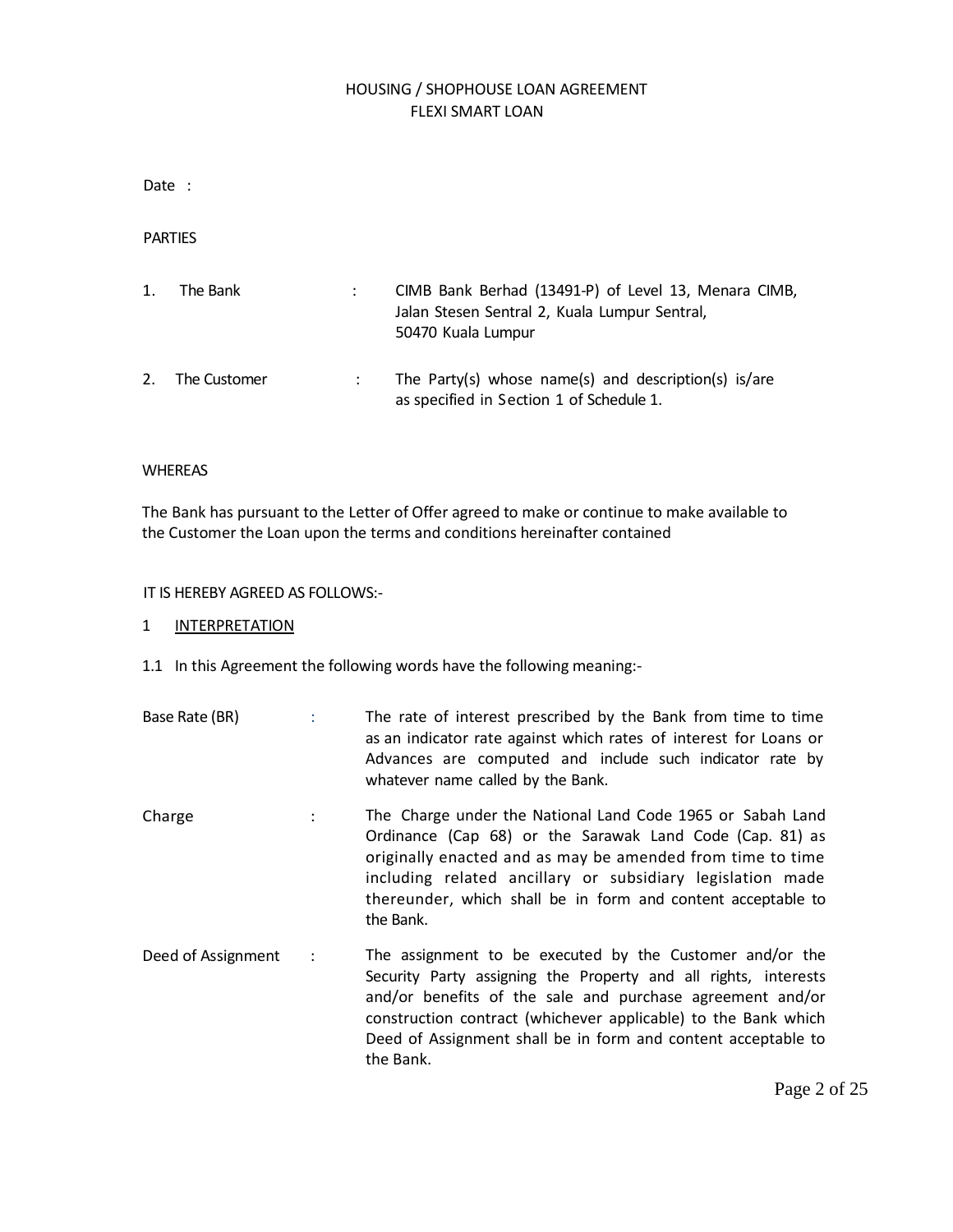| Default Rate                    |                      | The default rate of interest as specified in the Letter of Offer, or such<br>other default rate of interest as the Bank may in its discretion<br>stipulate from time to time.                                                                                                                                                                                                                                                                                          |
|---------------------------------|----------------------|------------------------------------------------------------------------------------------------------------------------------------------------------------------------------------------------------------------------------------------------------------------------------------------------------------------------------------------------------------------------------------------------------------------------------------------------------------------------|
| <b>Availability Period</b>      | $\ddot{\phantom{a}}$ | The period within which full disbursement of the Loan is to be<br>made, as stated in the provisions contained in Letter of Offer, or any<br>extended period as agreed by the Bank by written notice.                                                                                                                                                                                                                                                                   |
| Loan                            |                      | The loan to be made by the Bank to the Customer under this<br>Agreement.                                                                                                                                                                                                                                                                                                                                                                                               |
| Loan Account                    | $\ddot{\phantom{a}}$ | The Customer's account maintained with the Bank to reflect the<br>Indebtedness due and owing to the Bank by the Customer under this<br>Agreement.                                                                                                                                                                                                                                                                                                                      |
| Monthly Instalment              | $\ddot{\cdot}$       | Means the amount stipulated in the Letter Of Offer to be the monthly<br>instalment payable in respect of the Loan or such other amount as the<br>Bank may stipulate in writing from time to time in accordance with the<br>terms hereof.                                                                                                                                                                                                                               |
| Indebtedness                    |                      | Includes any amounts (whether present or future, actual or contingent,<br>secured or unsecured) howsoever incurred or owed by the Customer<br>to the Bank (whether as principal, surety, borrower or security provider)<br>including but not limited to principal, interest, default and/or additional<br>interest, premium, commission, fee and other charges whether by this<br>Loan or any future facility granted by the Bank from time to time or at<br>any time. |
| Insolvency Act                  |                      | The Insolvency Act, 1967 as originally enacted and as may be amended<br>from time to time including any related ancillary or subsidiary legislation<br>made thereunder.                                                                                                                                                                                                                                                                                                |
| Letter of Offer                 | $\ddot{\phantom{a}}$ | The letter of offer as attached in Schedule 2 and any subsequent letter<br>of offer of the Bank relating to this Agreement and accepted by the<br>Customer and any subsequent letter issued by the Bank to the<br>Customer pursuant to this Agreement.                                                                                                                                                                                                                 |
| <b>Prepayment Amount</b>        |                      | Means the amount prepaid or to be prepaid under Clause 5.2 hereof.                                                                                                                                                                                                                                                                                                                                                                                                     |
| <b>Prevailing Interest Rate</b> | $\ddot{\cdot}$       | The prevailing interest rate as specified in the Letter of Offer, or such<br>other interest rate as the Bank may in its discretion stipulate from time<br>to time.                                                                                                                                                                                                                                                                                                     |
| Property                        |                      | The property to be provided as security for repayment of the Loan<br>which is described in Section 2 of Schedule 1, the particulars of which<br>are subject to the Bank's right of amendment or correction.                                                                                                                                                                                                                                                            |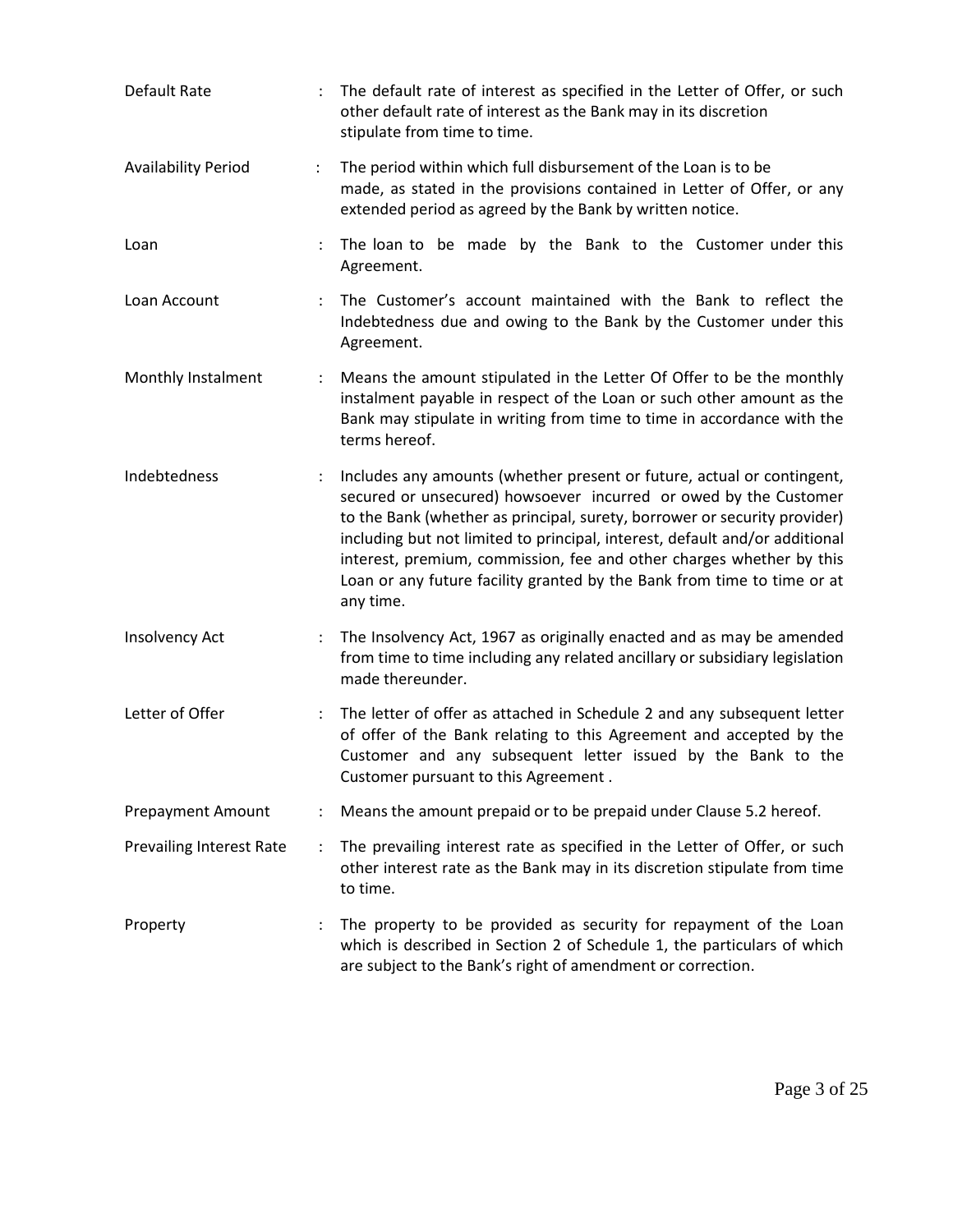- Redraw Fee : The fee as stated in the Letter of Offer or such other fee as may be prescribed by the Bank to be the "Redraw Fee" from time to time by written notice of at least twenty one (21) calendar days to the Customer in accordance with clause 15.6 hereof.
- Repayment Date : The first (1st) day of the month or such other date(s) as the Bank may in its discretion stipulate from time to time.
- Security Documents : The security documents referred to in the Letter of Offer and any other documents for the time being constituting security for the Indebtedness, all of which shall be in form and content acceptable to the Bank.
- Security Interest : Such security as stated in the Letter of Offer which is or are to be provided by the Customer and or the Security Party as security for repayment of the Indebtedness, including such additional or other security as may be provided in favour of the Bank from time to time, whether comprising a mortgage, charge, pledge, lien, assignment, trust, hypothecation and/or other security interest of any kind securing any obligation of any person or any other agreement or arrangement having a similar effect.
- Security Party **Exercise :** The party(ies) as specified in Section 3 of Schedule 1 who are providing the Security Interest.
- Scheduled Balance : The principal amount outstanding from time to time under the Loan if the Customer repays only the stipulated Monthly Instalment without any other prepayment.
- Tenure : The period as stated in the Letter of Offer and includes such other period as the Bank may stipulate in writing from time to time.
- FSA : The Financial Services Act 2013, as originally enacted and as may be amended from time to time including any related ancillary or subsidiary legislation made thereunder.
- 1.2 Reference to the masculine gender includes the feminine and neuter genders and vice versa and references to the singular number include the plural and vice versa.
- 1.3 Where two or more persons or parties are included or comprised in any expressions and undertakings expressed to be made to such persons or parties the same shall be enforceable by or against them jointly and severally.
- 1.4 Words applicable to natural persons shall include any body of persons, company, corporation, firm or partnership, corporate or incorporated and vice versa.
- 1.5 Section headings are inserted for convenience only and shall not in any way affect the interpretation thereof.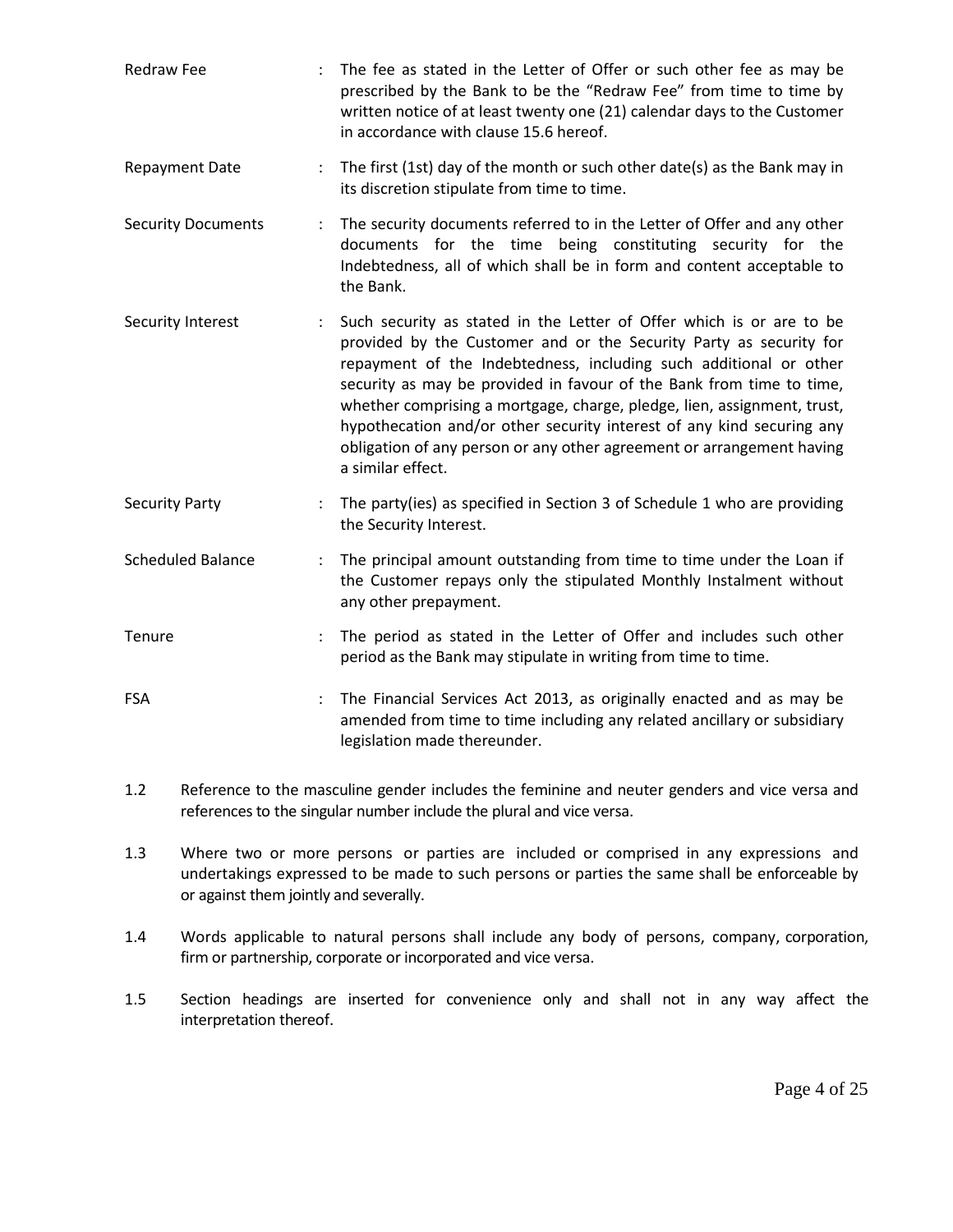### 2 AMOUNT, PURPOSE AND DURATION

# 2.1 Amount

The Bank's obligation under this Agreement shall not exceed the Loan amount specified in the Letter of Offer.

# 2.2 Purpose

The Customer shall utilise the Loan for the purpose specified in the Letter of Offer. The Bank is not bound to ensure that the Customer uses the Loan for the purpose specified.

# 3 CONDITIONS PRECEDENT AND DISBURSEMENT

- 3.1 Conditions Precedent
	- (a) The Customer shall comply with the conditions precedent set out in Schedule 3 herein, within one hundred and eighty (180) days from the date of the Letter of Offer or any date extended by the Bank by written notice, failing which the Bank reserves the right to withdraw or cancel the Loan.
	- (b) Disbursement or utilisation of the Loan will be made only after all conditions precedent have been fulfilled within the period stipulated above.

# 3.2 Waiver

The Bank may at its sole and absolute discretion waive or agree to an extension of time for the fulfillment of any condition precedent without prejudicing the Bank's right of recovery of the Loan.

### 3.3 Disbursement

- (a) The Customer authorises the Bank to pay any amount in such manner and upon such terms and conditions as the Bank deems fit, to any financial institution, firm of solicitors, developer, vendor, builder, contractor, architect or such other person responsible for or concerned with the sale of the Property or the construction of the Property, at such times, in such manner, in such amounts, and upon such contingencies and conditions as the Bank may in its absolute discretion decide, and/or by progressive releases or otherwise in accordance with the schedule of payments or such variation as the Bank may deem fit. An acknowledgement from the recipient shall be deemed as if the same had been made or given by the Customer personally.
- (b) The Customer acknowledges and agrees that the Bank is unable to defer or stop disbursement of any amounts under the Loan if the Bank has already given an undertaking to any third parties to disburse the Loan.
- (c) The Customer authorises the Bank to withhold the disbursement of the Loan if the developer or vendor fails to honour its obligation to any financial institution or if in the Bank's opinion

Page 5 of 25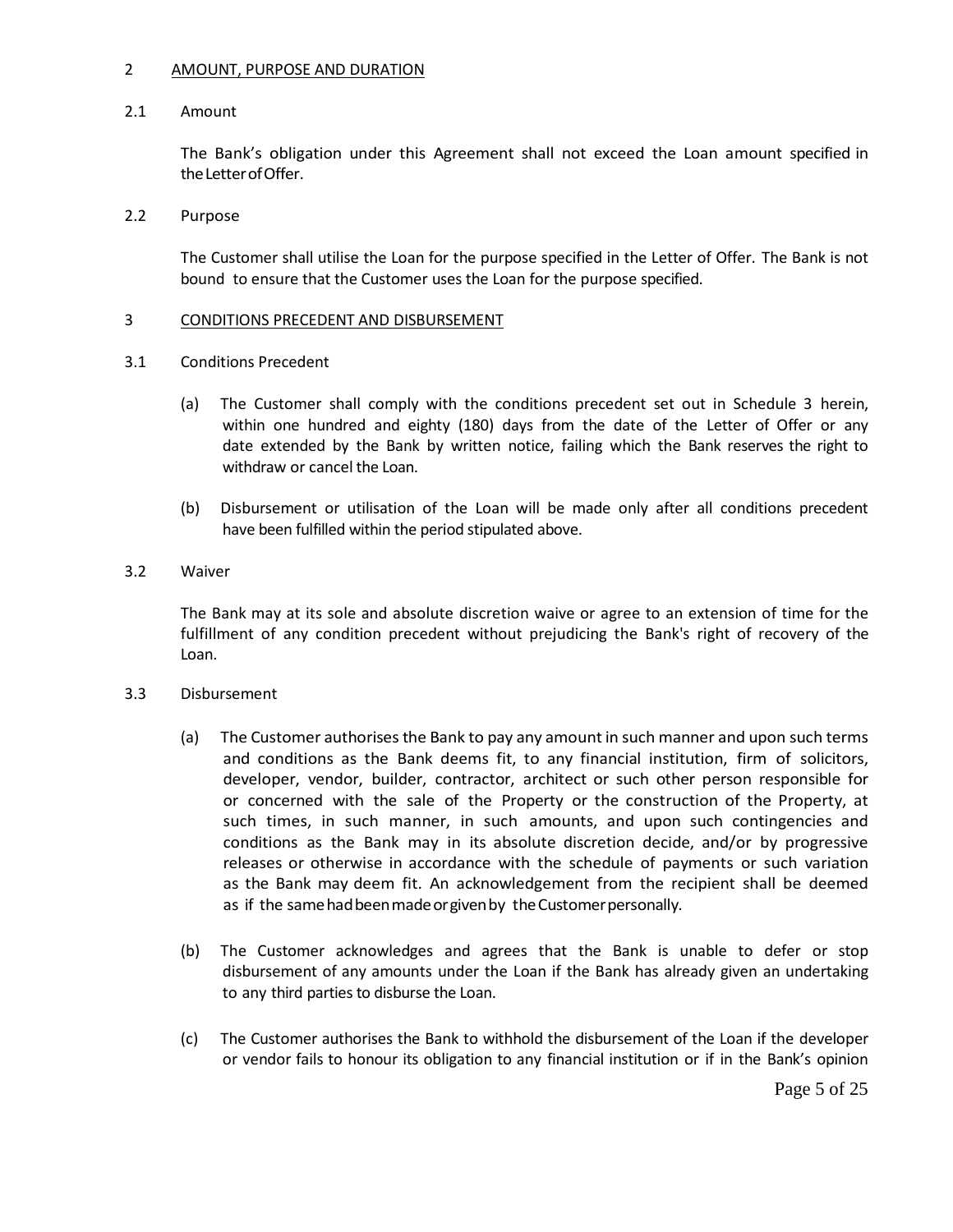the developer or vendor or contractor or the Security Party is/are in breach of any sale and purchase agreement or any construction or development contract in relation to the Security Interest.

- (d) The Bank is not obliged either in law or in equity to make or continue to make any disbursement if an event of default had occurred or is about to occur and if capable of being remedied is not remedied within seven (7) days after written notice by the Bank to the Customer.
- (e) In consideration of the Bank agreeing to provide undertakings to any financial institution or developer or vendor or any of their respective solicitors, the Customer hereby undertakes to indemnify the Bank for all costs, expenses, claims and demand made on the Bank in connection with or howsoever arising from such undertaking(s).
- 3.4 Drawdown Expiry Date

No disbursement shall be made after the expiry of the Availability Period, unless otherwise agreed by the Bank.

- 4 INTEREST
- 4.1 Prevailing Interest Rate on Partial Release of Loan

Upon the first release of the Loan (except for a full release of the Loan), the following shall apply:-

- (a) Interest shall be debited to the Loan Account on the last day of each calendar month at the Prevailing Interest Rate.
- (b) The Customer shall pay the interest at the Prevailing Interest Rate following the first release of the Loan on the first day of the next calendar month, failing which:-
	- (i) the amount of overdue interest shall attract default interest at the Default Rate;
	- (ii) the overdue interest as referred to in Clause  $4.1(b)(i)$  above, shall form part of the balance outstanding under the Loan Account and shall be chargeable with interest at the Prevailing Interest Rate;
	- (iii) the Bank reserves the right to reject any application for further disbursement without being liable for any consequential loss.
- 4.2 Prevailing Interest Rate on Full Release
	- (a) Interest shall be debited to the Loan Account on daily balance basis at the Prevailing Interest Rate.
	- (b) The calculation and posting of interest shall occur at midnight irrespective of whether the interest computation date or the last day of the calendar month falls on a weekend or a public or a banking holiday.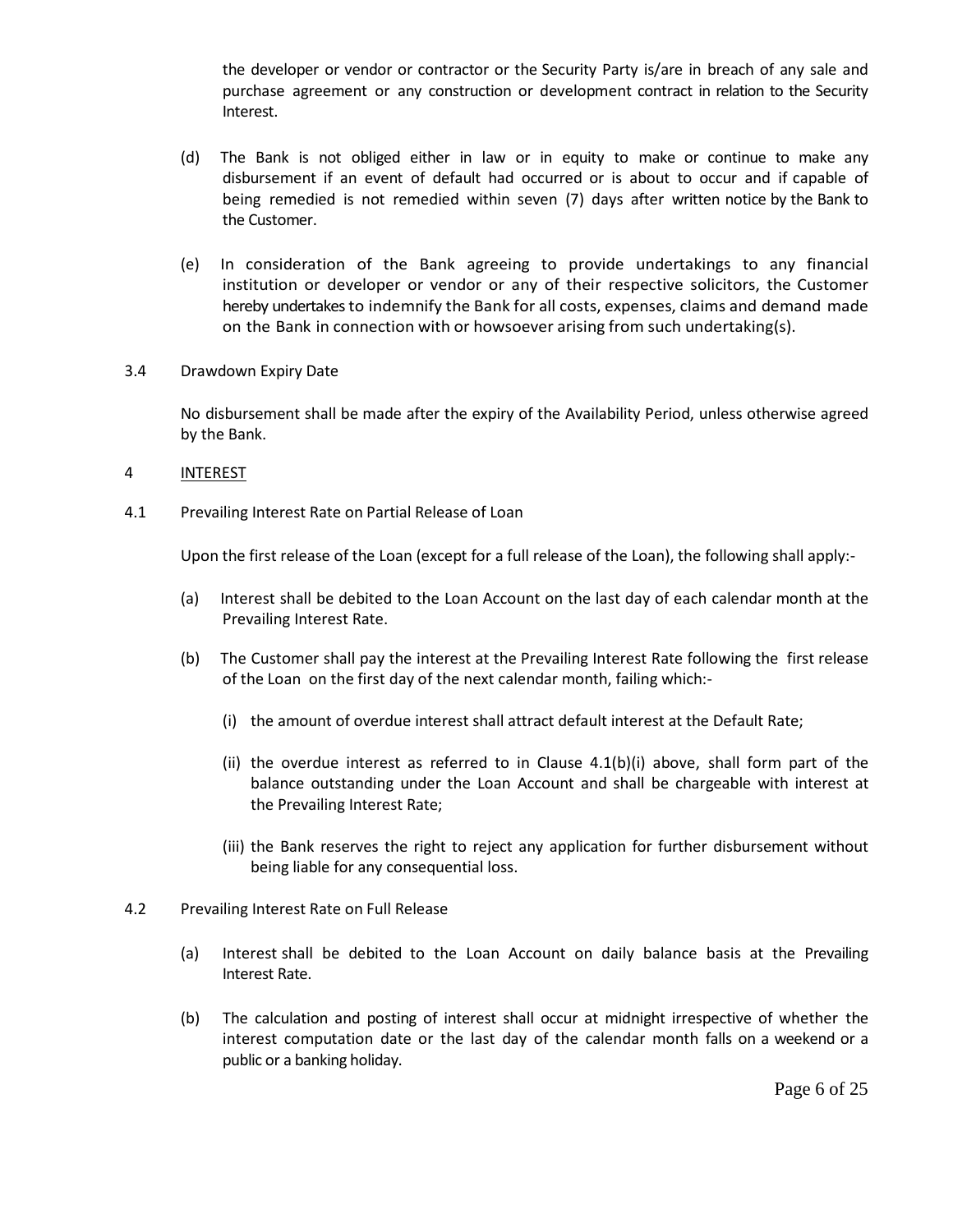# 4.3 Recalculation Upon Variation of Interest Rate

Where the rate of interest for the Loan is varied from a certain date other than the month end (hereinafter referred to as the "Interest Variation Date"), then interest shall be charged as follows: -

- (a) The old interest rate shall continue to apply from the start of the previous month end until the day preceding the Interest Variation Date; and
- (b) For the remainder of that month, the new interest rate shall be calculated again on the sum standing to the debit of the Loan Account on the next month end and posted monthly to the Loan Account in the same manner as hereinbefore provided.

# 4.4 Interestfor Part of The Month

Where interest needs to be calculated on a number of days, which is less than one month, then interest, shall be calculated on the actual number of days found in that particular month.

4.5 Capitalisationof Interest

The interest on the Loan including capitalised interest shall at the end of each calendar month be capitalised and added for all purposes to the Loan then owing, and shall thence forth bear interest at the Prevailing Interest Rate notwithstanding that the relationship of financiercustomer has ceased. Notwithstanding any capitalisation of interest, the Customer shall service the interest monthly.

- 4.6 Default Interest Rate
	- (i) Default interest at the Default Rate shall be chargeable under the circumstances stated in the Letter of Offer, before as well as after judgment, and such default interest shall be payable by the Customer as a right within the meaning of Section 11 (b) of the Civil Law Act 1956, and shall constitute the rate otherwise agreed within the meaning of Section 16 (i) of the Courts of Judicature Act 1964.
	- (ii) The above charges shall be in addition and without prejudice to the power, rights and remedies available to the Bank and is to be charged from the date they become due to the date of actual payment.

Notwithstanding the above, the Bank reserves the right to vary the default interest in accordance with the terms of this Agreement. A statement in writing signed by an officer of the Bank as to the rate and/or amount of default interest payable shall, save for manifest error, be conclusive evidence of the rate and/or amount of default interest payable by the Customer.

- 4.7 Variation of Interest Rate and Other Charges
	- (i) The Bank shall be entitled to vary the Prevailing Interest Rate and/or other bank charges the following manner:-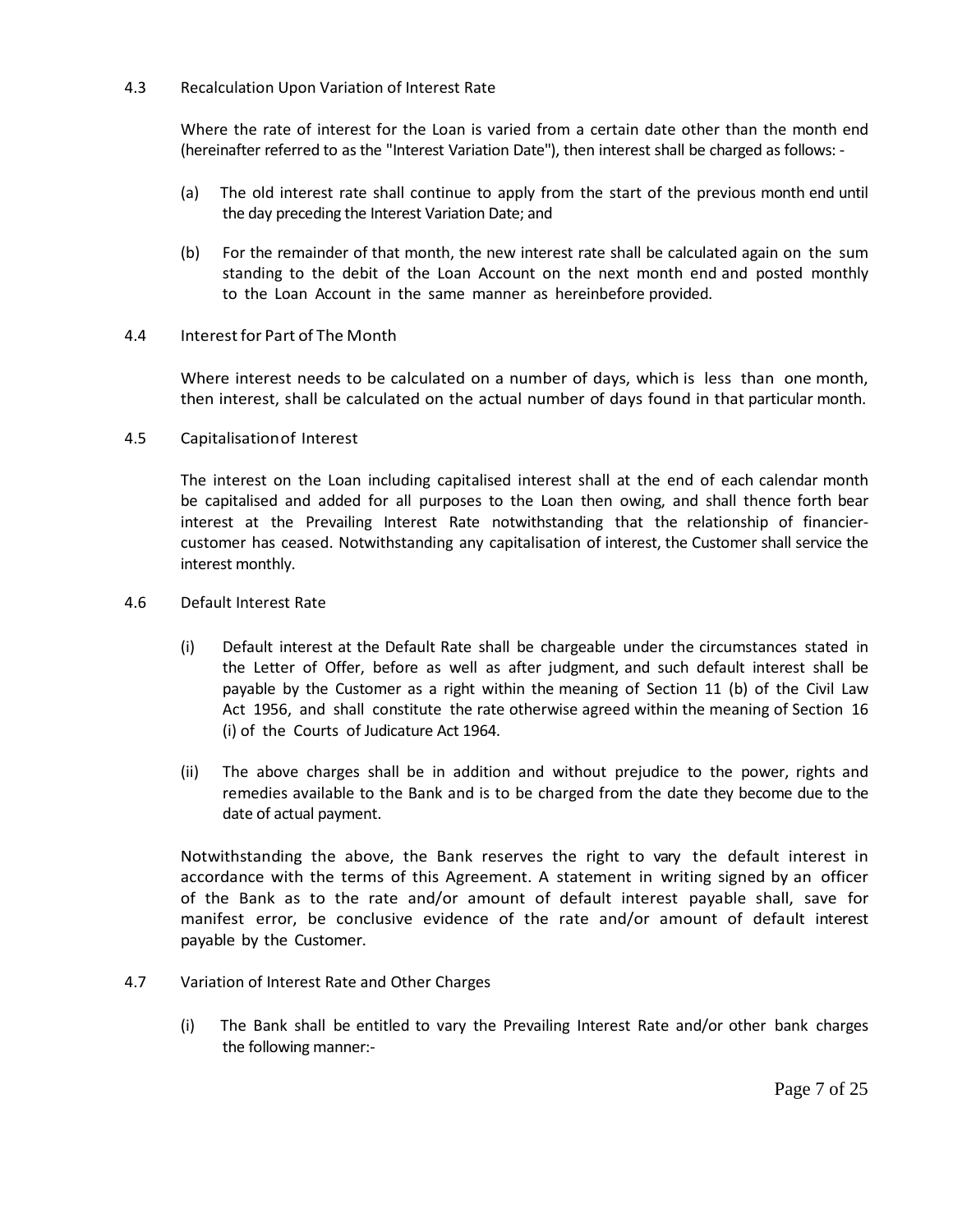# (a) Variation of BLR or BR

By displaying at the premises of the Bank a general notice or in the Bank's website and such notice shall be deemed to have been communicated on the date of first display with such variation to take effect on the expiry of at least twenty one (21) calendar days from the date of display of such notice. In the event that the variation of such BLR or BR is in response to a change in Bank Negara Malaysia's Overnight Policy Rate ("OPR"), the Bank shall also publish such change in any major newspaper no later than the effective date of the variation of the BLR or BR, as the case may be; and/or

# (b) Variation of Spread or Margin Above BLR or BR and/or Other Bank Charges

By serving a notice in writing by ordinary mail to the last known address of the Customer and such notice shall be deemed to have been received three (3) days after its date of posting. The variation shall take effect from the date specified in the notice. Such notice may be in the form of a computer generated statement which requires no signature; OR

By way of an insertion in or an enclosure with or an attachment to the Bank's statement of account to the Borrower stating such change and its effective date of change and such statement of account or noticed (in the event that the notice is not inserted in the statement of account but is enclosed therewith or attached thereto) may be in the form of a computer generated statement or notice which requires no signature and such notice shall be deemed to have been received three (3) days after posting of the statement of account.

(ii) If and whenever there is a variation to the Prevailing Interest Rate and/or other bank charges, the Bank may in its absolute discretion make the necessary adjustment consequential to such variation either by varying the amount of any instalment and/or varying the number of instalments or both and shall provide the Customer with the revised particulars of the instalment amount or Tenure after each interest rate adjustment.

### 4.8 Section 8(2A) of the Insolvency Act

The Customer and the Security Party agree to pay the Prevailing Interest Rate and/or Default Rate in the event that the Bank does not realise its Security Interest within twelve (12) months from the date of the bankruptcy order adjudicating the Customer to be a bankrupt.

### 5 REPAYMENT

- 5.1 Repayment
	- (i) The Customer shall repay the Loan by instalment as per the amount specified in the Letter of Offer. Unless stated otherwise in the Letter of Offer, the first instalment shall commence on the first day of the following month after full release of the Loan or the first day of the month immediately following the expiry of the Availability Period whichever is earlier and to be repaid before or on the monthly Repayment Date.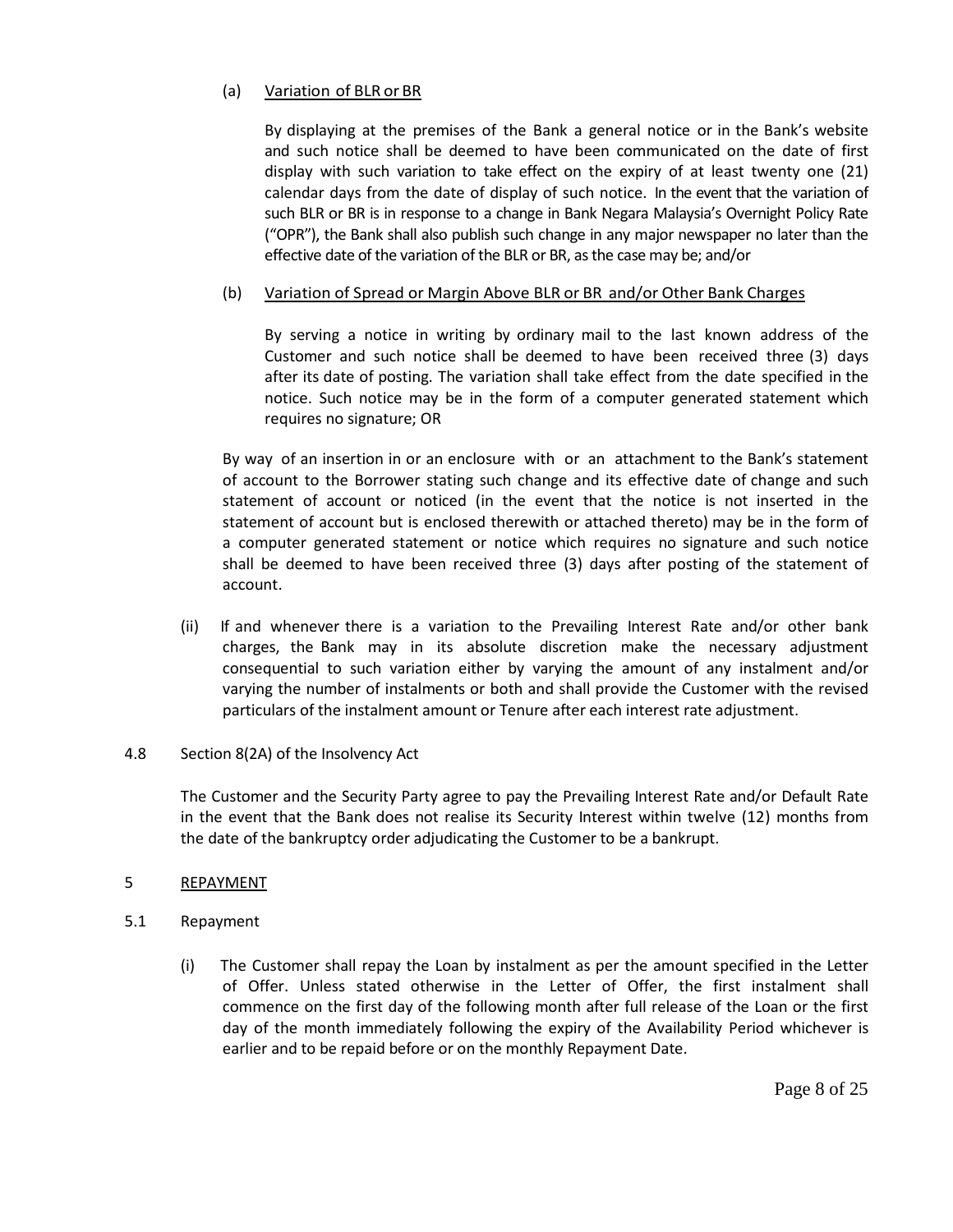- (ii) The Bank shall be entitled to vary the above monthly instalment at any time and from time to time now and/or in the future due to any reasons whatsoever, including but not limited to a change in the Prevailing Interest Rate, to ensure that the amount outstanding is paid in full by the final Repayment Date (a day which shall be notified later by the Bank as the day when the total sum outstanding under the Loan shall be satisfied by the final instalment as required and made pursuant to this Clause).
- (iii) Notwithstanding the above, full payment must be made on receipt of a demand by the Bank.

# 5.2 Prepayment & Redraw

# **5.2.1 Prepayment**

- 5.2.1.1 The Customer may prepay such amount at any time and from time to time subject to the terms and conditions herein.
- 5.2.1.2 Such Prepayment Amount shall be applied directly into the Customer's Loan Account for reduction of the principal amount, subject to the following conditions:-
	- (i) there being no breach of any terms herein or breach of any guidelines, directives, laws and/or regulations in force from time to time including those issued by Bank Negara Malaysia;
	- (ii) no default or breach has occurred or is threatened including in respect of payment and/or any other obligations in respect of the Loan;

### **5.2.2 Redraw**

- 5.2.2.1 Subject to the Customer's fulfillment of all terms and conditions herein to the satisfaction of the Bank, the Bank may upon the request of the Customer make available for redrawing any amount of the Loan which has been prepaid by the Customer in accordance with Clause 5.2.1 above, (excluding such prepayments made through or from the Employee Provident Fund's withdrawal scheme which shall not be available for redrawing) upon and subject to the following terms and conditions:-
	- (i) the redrawing will not result in any breach of any terms herein or breach of any guidelines, directives, laws and/or regulations in force from time to time including those issued by Bank Negara Malaysia;
	- (ii) no default or breach has occurred or been threatened including in respect of payment and/or any other obligations in respect of the Loan;
	- (iii) all fees, charges, commissions and other moneys due and payable under this Agreement, the Letter Of Offer and the Security Documents have been fully settled.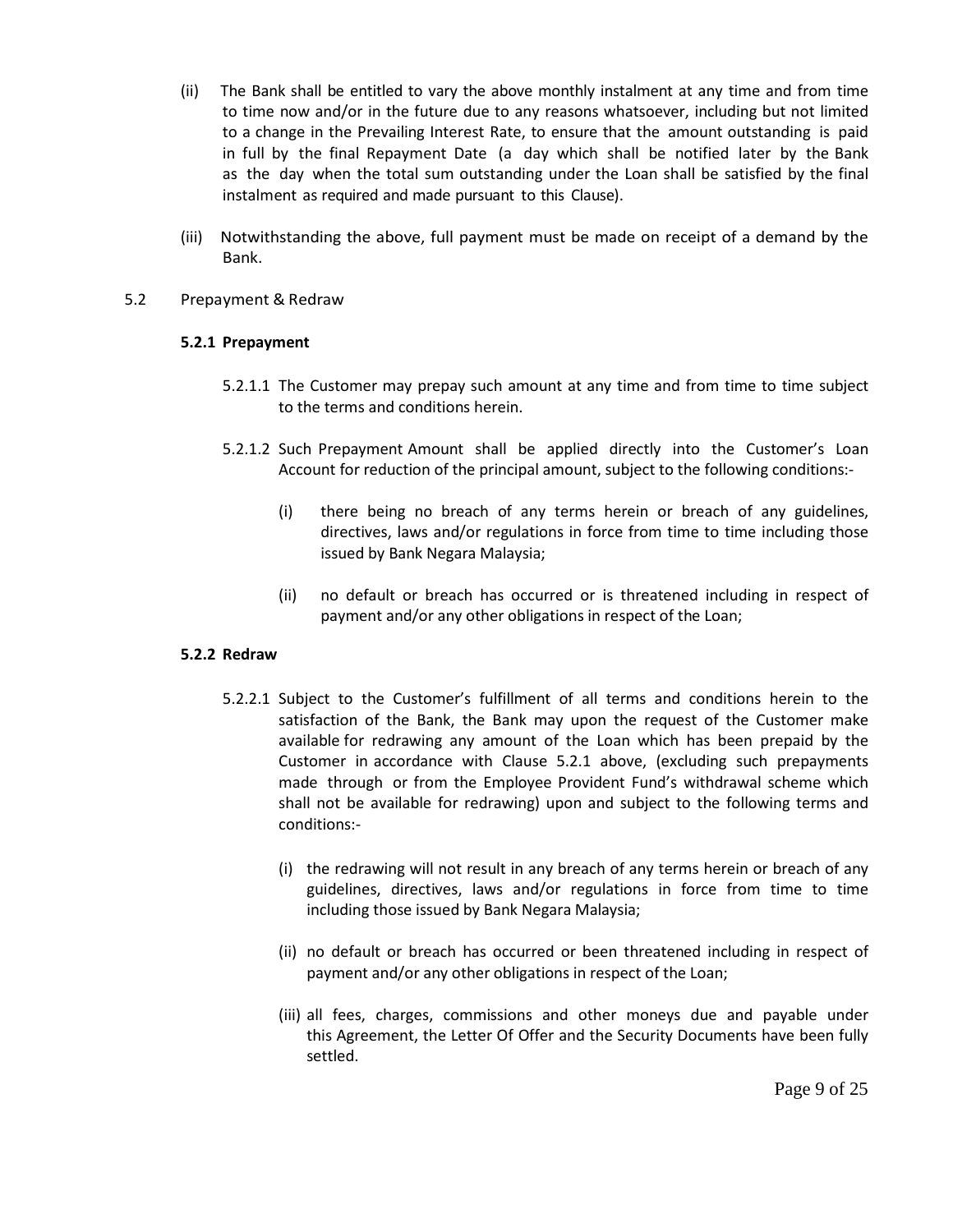- 5.2.2.2 The maximum amount available for redrawing at any point shall be the balance amount of the Loan prepaid under Clause 5.2.1 above but not redrawn by the Customer or such other amount or limit as may be determined by the Bank in its absolute discretion from time to time, subject to a minimum redraw amount of RM1,000-00.
- 5.2.2.3 The Customer shall be liable to pay to the Bank a Redraw Fee in respect of each Redrawing.
- 5.2.2.4 The Customer acknowledges that notwithstanding any prepayment or redrawing, the monthly instalment of the Loan will remain unchanged.
- 5.2.2.5 The Customer shall ensure to seek confirmation on the Schedule Balance from the Bank from time to time to ensure that the amount to be redrawn shall not exceed the Schedule Balance
- 5.3 Prepayment & Redemption
	- (a) The Customer may, with the Bank's consent and by paying the charges stipulated in Clause 5.3(c) below, prepay the Loan owing or part of the Loan owing, for the purpose of fully settling the Loan or permanently reducing the principal limit of the Loan (in the case of partial prepayment) by giving three (3) months written notice to the Bank. Where the customer wishes to fully settle the Loan. The Bank shall thereafter stipulate the redemption sum(s) payable within such period ("Redemption Period") by written notice to the Customer.
	- (b) The Customer acknowledges that it may incur additional charges and/or interest in the event the Redemption Sum is not paid within the Redemption Period.
	- (c) As consideration for the Bank's consent, and if so stated in the Letter of Offer, the Customer shall pay any prepayment charges as stipulated in the Letter of Offer towards full settlement of the Loan in the event the Customer seeks to fully repay the Loan.
	- (d) The Bank reserves the right to vary the terms of Clause 5.2(a) above as per the Letter of Offer and/or the Special Conditions in Schedule 2 herein.

# 5.4 Redemption

If so stated in the Letter of Offer, the Customer shall pay a redemption fee at the rate stated in the Letter of Offer if the Loan is fully discharged, terminated or redeemed by either party, within the period stated in the Letter of Offer.

# 6 PAYMENTS

6.1 All payments under this Agreement shall be made on or before the monthly Repayment Date. This Clause does not apply for prepayment made under Clause 5.2 above.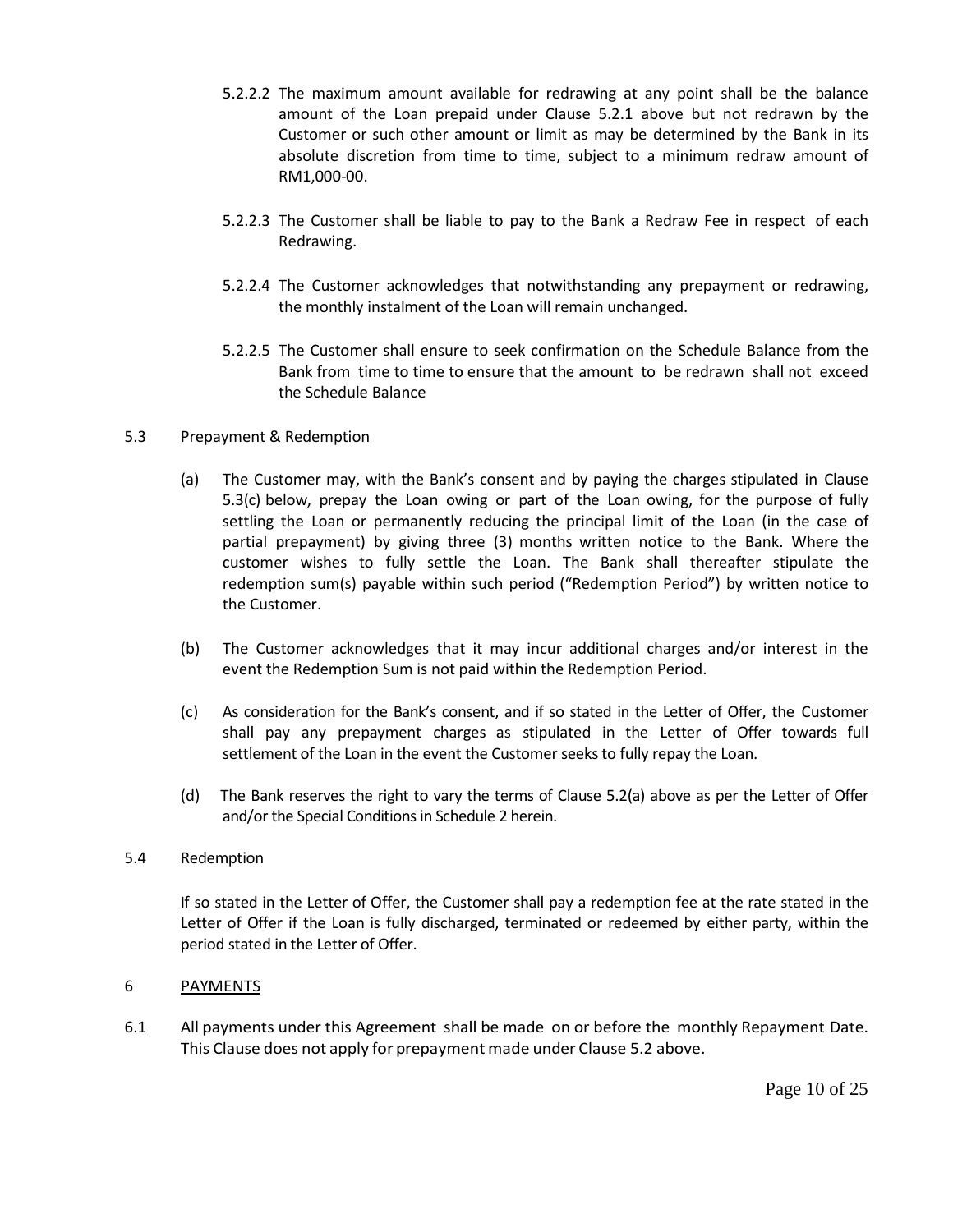- 6.2 Any payments made may be applied towards the Customer's repayment obligation in inverse order of maturity.
- 6.3 All paymentsto bemade shall in Malaysian Ringgit and in immediately available funds.
- 6.4 All payments shall be made without set-off, counter claim and any deduction whatsoever.
- 6.5 Notwithstanding any other provisions herein, the Customer shall be liable for any taxes payable in connection with or arising out of this Agreement or the Loan/the product or any services in connection therewith.
- 6.6 The Bank may by giving 7 calendar days prior notice debit the Loan Account, as an advance to the Customer, to effect payments of all quit rent, assessment, premium, fee, commission, legal costs (both party and party and solicitor and client costs), valuation and/or any other charges due and payable under this Agreement. Any advance made under this Clause shall be repaid within fourteen (14) days of a notice given by the Bank. Interest at the Prevailing Interest Rate shall be charged on all advances.

# 7 REPRESENTATIONS AND WARRANTIES

- 7.1 The Customer represents and warrants to the Bank that:-
	- (i) The Customer has full power to enter and perform the Customer's obligations under this Agreement.
	- (ii) The acceptance of the Loan shall not constitute an event of default under any of the Customer's agreements with a third party or contravene any law or regulation or orderto which the Customer is a party.
	- (iii) There is no legal proceedings and/or bankruptcy or winding up or insolvency proceedings threatened or pending against the Customer and/or any Security Party or the Customer and/or any Security Party is not an undischarged bankrupt or wound up or insolvent or the Customer and/or any Security Party has not violated any court order or judgment or the Customer and/or any Security Party has not entered into or proposed to enter into any voluntary arrangement with their respective creditor(s) or there is no receiver and/or manager appointed to take over the Customer's and/or any Security Party's assets and/or business or there is no application made or pending by any person for an order for the Customer and/or any Security Party to be placed under judicial management and for the appointment of a judicial manager or there is no form of arrangement or composition (voluntary or otherwise) entered or proposed to be entered into by the Customer and/or any Security Party with their respective creditor(s).
	- (iv) All information furnished or declaration made to the Bank are true and do not omit any facts which would affect the Bank's decision to grant this Loan.
	- (v) There is no violation of any provisions contained in the FSA or any prevailing laws or regulatory requirements or directives or guidelines issued or which may from time to time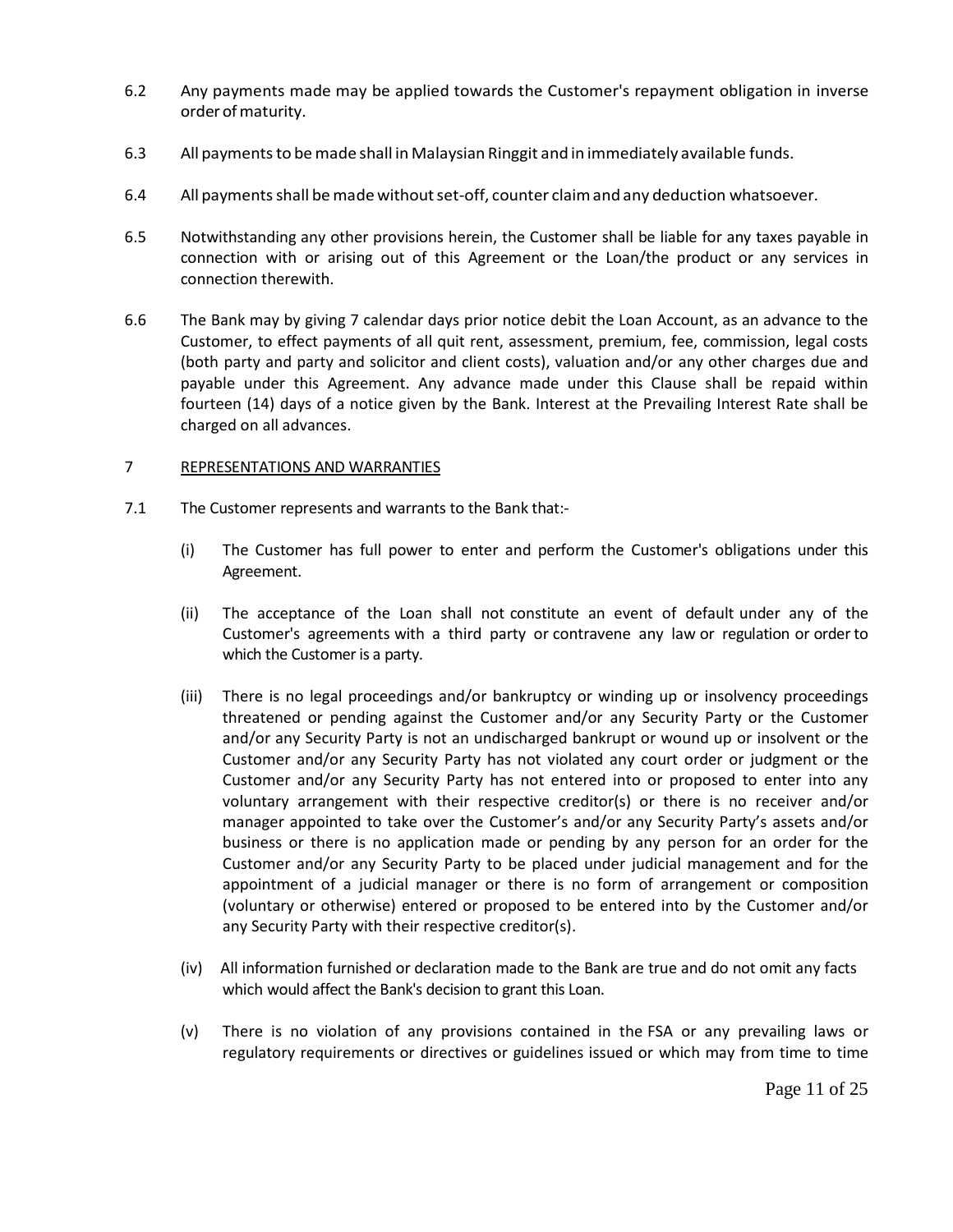be issued or amended by Bank Negara Malaysia pertaining to the grant of facilities generally or to persons connected with the Bank ('Laws or Guidelines').

- (vi) The Customer and/or the Security Party is/are or shall be the beneficial owner(s) of the Property.
- (vii) That at the date of this Agreement, there is no encumbrance on the Property except the Security Interest created or to be created in favour of the Bank.
- 7.2 Each of the above representations and warranties shall constitute continuing representations and warranties throughout the validity of this Agreement.

### 8 DEFAULT

### 8.1 Events

Each of the following events shall be an event of default: -

- (a) Failure by the Customer to meet the Bank's demand within the time stipulated in the demand.
- (b) Failure by the Customer to pay the monthly instalment, the interest, capitalised interest, default interest and/or other charges within the time stipulated.
- (c) Failure by the Customer to comply with any part of the terms and/or conditions of this Agreement.
- (d) If there is any misrepresentation in any form by the Customer and/or if the Bank discovers information which may affect the Bank's decision to grant the Loan and/or should the Bank have any reason to believe that any information supplied or declaration made to the Bank is false, untrue or misleading.
- (e) Failure by the Security Party to comply with any part of the terms and/or conditions of the Security Documents to which it/he is a party.
- (f) If any housing development project and/or construction of any property and/or building, and/or any form of construction project, which involves any Property financed under the Loan, is delayed, abandoned or discontinued;
- (g) A situation shall occur which in the opinion of the Bank may imperil, delay or prevent the Customer or the Security Party from performing its obligations or jeopardise the Bank's interest.
- (h) In the event of a breach or contravention of any Laws or Guidelines by the Customer.
- (i) Failure by the Customer to comply with the provisions of other facilities granted by the Bank or by a third party to the Customer.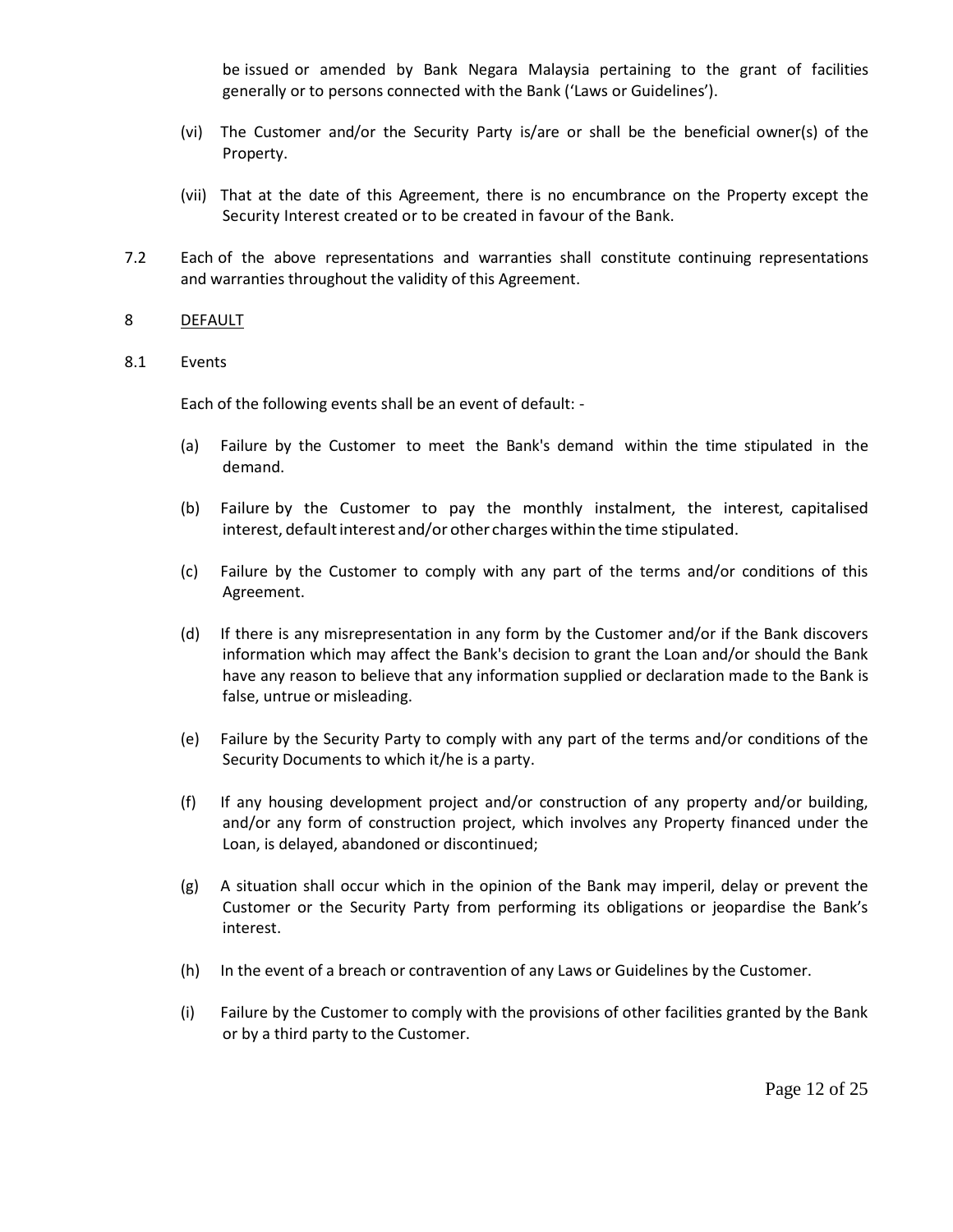- (j) The Security Interest is in jeopardy or is not be capable of being perfected.
- (k) If it becomes impossible or unlawful for the Bank or the Customer to perform its obligation under this Agreement.
- (l) Any steps and/or proceedings are taken for bankruptcy or winding up or insolvency or any proposal for voluntary arrangement is entered into or is proposed to be entered into by the Customer and/or any Security Party with their respective creditor(s) or a receiver and/or manager is appointed to take over the Customer's and/or any Security Party's assets and/or business or any application is made or is proposed to be made by any person for an order for the Customer and/or any Security Party to be placed under judicial management and for the appointment of a judicial manager or the Customer and/or any Security Party enter into or propose to enter into any form of arrangement or composition (voluntary or otherwise) with their respective creditor(s).
- (m) where the Facility is granted for the purpose of financing the purchase of the Property under construction, the developer and/or the proprietor of the Property is wound up or a winding up proceeding is threatened or pending or a receiver and/or manager is appointed to take over the assets and/or business of such developer and/or the proprietor or any application is made or proposed to be made by any person for an order for the developer and/or the proprietor to be placed under judicial management and for the appointment of a judicial manager or the developer and/or the proprietor enter into or propose to enter into any form of arrangement or composition (voluntary or otherwise) with the developer's and/or proprietor's creditor(s).
- (n) If any Security Party and or the Customer and or any one of the Customer (i.e where the Customer comprises more than one natural person) shall die or shall be of unsound mind.
- (o) If any sum shall be due from the Customer and or any of the Security Party and or any guarantors (collectively," the Obligors ") to the Bank and or any other third party from time to time or at any time or if any of the Obligors may be or become liable to the Bank anywhere on any banking, loan, any other credit facilities or any other account current or otherwise ("the account(s)") or in any other manner whatsoever including but not limited to liability of any of the Obligors incurred to the Bank as surety(ies) or guarantor(s) or if default is made in relation to any provisions governing the account(s).

# 8.2 Consequences

- (i) Upon the occurrence of any events of default, the Bank reserves the right to recall, withdraw and/or suspend the Loan and the Bank shall not be obliged to further disburse the Loan, the Customer shall repay all amounts outstanding under the Loan, and the Bank may exercise all its rights and remedies at law and in equity.
- (ii) Notwithstanding Clause 8.2(i) above, the Bank reserves the right to vary the Prevailing Interest Rate as specified in the Letter of Offer or to such other rate as the Bank may in its discretion stipulate from time to time if the Customer fails to pay the monthly instalment, interest, capitalised interest, default interest and other charges.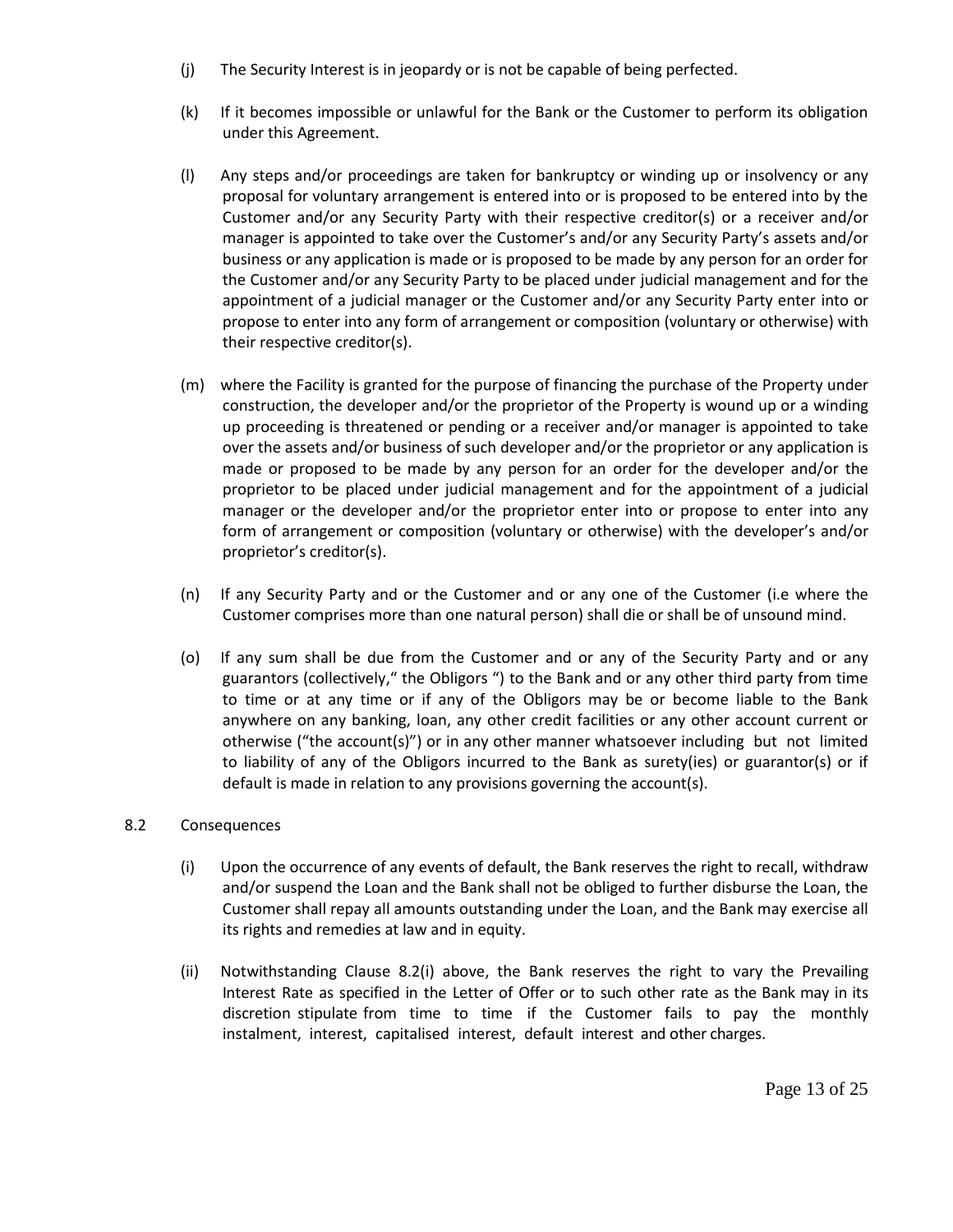# 8.3 Remedies Exercised Concurrently

- (a) The Bank shall have the right to exercise its remedies concurrently, including pursuing all remedies of sale or realisation of security and civil suit to recover the amount outstanding.
- (b) The exercise of the above rights would not subject the Bank to any claim for involuntary loss.
- (c) The Customer shall pay the Bank the difference between the Indebtedness and the net proceeds of the sale of the Property.

# 9 SECURITY

- 9.1 The Customer shall provide, or shall ensure that each Security Party creates the Security Interest in favour of the Bank or any other person authorised by the Bank and a power of attorney appointing the Bank as attorney of the Customer and/or Security Party and in the Customer's and/or Security Party's name and on their behalf, to deal with the Property, by executing the Security Document in form and substance acceptable to the Bank.
- 9.2 The Bank shall have the right to request for a substitution of the Security Interest or additional security in form and substance acceptable to the Bank, and the Customer shall comply with such request by on a timely basis.
- 9.3 The Security Interest created in favour of the Bank shall be continuing security for the existing Indebtedness and all future Indebtedness of the Customer with the Bank.
- 9.4 The Customer shall not and shall ensure that the Security Party shall not, during the existence of this Agreement, without the prior written consent of the Bank, create or permit any other form of Security Interest (other than in favour of the Bank as contemplated under this Agreement) nor create nor permit to exist any caveat or prohibitory order in respect of the Property.

# 10 SECURITY INTEREST

The Customer confirms that the Security Interest is created in favour of the Bank as security for all existing and future Indebtedness or future advances granted by the Bank to the Customer.

# 11 **INSURANCE**

- 11.1 The Customer shall cause the Security Party to maintain a house owner insurance policy with extended coverage for a sum not less than the Loan in the joint names of the Security Party and the Bank ("the Policy") or cause the Bank's interest as assignee to be endorsed on the Policy, with such insurance company approved by the Bank. The Customer shall ensure that the Bank is nominated as "Loss Payee" under such Policy. The Customer shall ensure that the Bank's written consent is obtained before any amendment or cancellation of the Policy.
- 11.2 If necessary, the Bank shall effect and/or maintain the above Policy on behalf of the Customer or Security Party (as the case may be) and the Customer shall bear the costs of the Bank effecting and/or maintaining such Policy.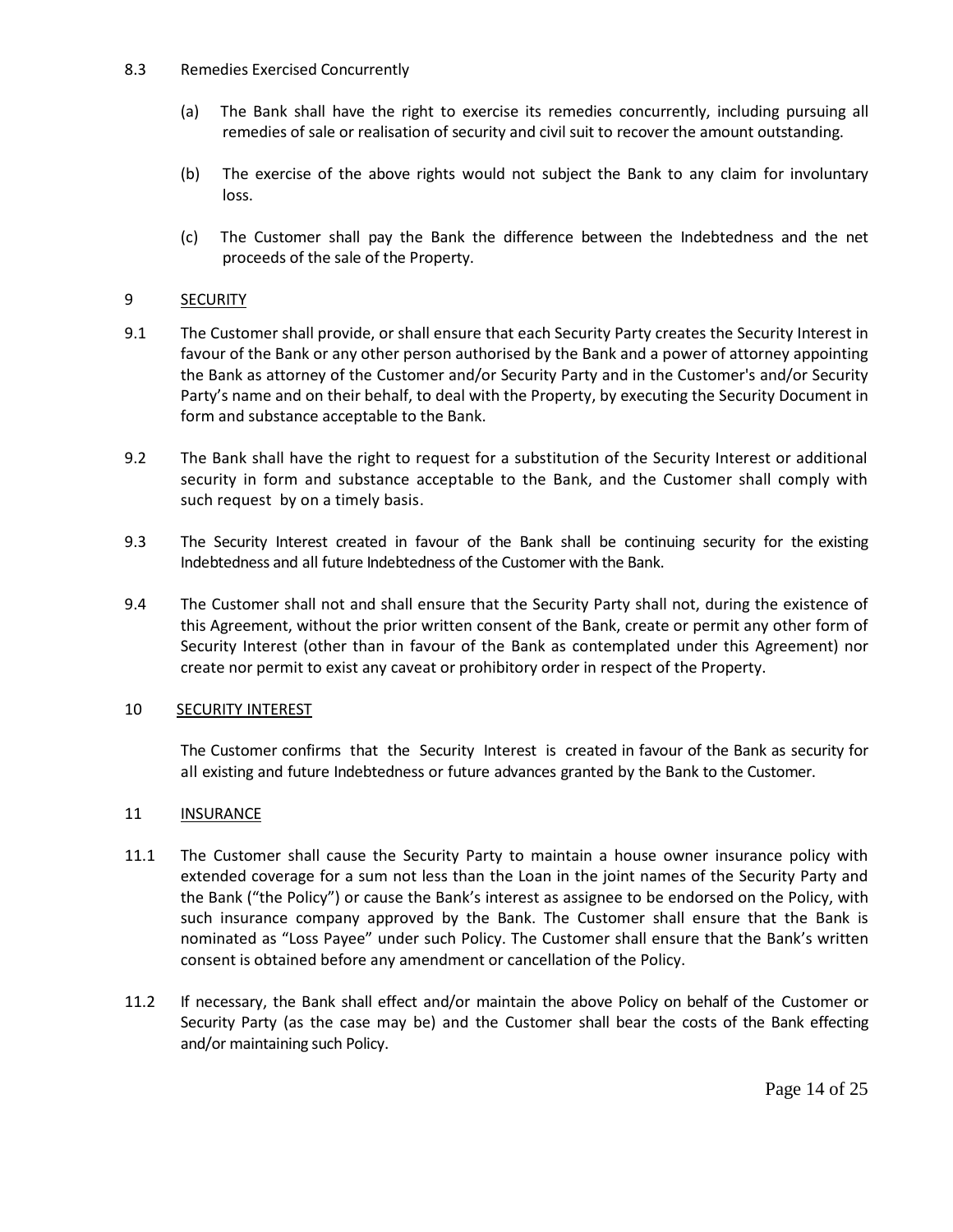- 11.3 In the event of any loss or damage to the Property, all monies received on any of the above Policy shall be applied in and towards making good the loss or damage to the Property or at the Bank's option, towards paying the Indebtedness.
- 11.4 In the event the Customer or the Security Party shall receive such monies pursuant to the Policy the Customer shall hold and/or the Customer shall ensure that the Security Party holds such monies received on such insurance in trust for the Bank and the Bank may receive and give a good discharge for all such monies.
- 11.5 The Customer agrees that in the event of any loss or damage to the Property and notwithstanding that the payment of monies under the Policy is pending, the Customer shall continue to pay the monthly instalments and such monies as may be due under this Agreement.
- 11.6 In the event that any monies payable under the Policy is insufficient of making good the loss or damage to the Property, the Customer shall bear the difference between the cost of making good the loss or damage to the Property and any amounts received under the Policy (as the case may be) and shall pay to the Bank within seven (7) days from the date of demand by the Bank.

# 12 LIABILITY

Notwithstanding anything to the contrary, in no event will the measure of damages payable by the Bank to the Borrower for any loss or damage incurred by the Borrower include, nor will the Bank be liable for, any amounts for loss of income or profit or savings, or any indirect, incidental, consequential, exemplary, punitive or special damages of the Borrower, even if the Bank had been advised of the possibility of such loss or damages in advance, and all such loss and damages are expressly disclaimed.

### 13 OTHER CONDITIONS

### 13.1 Letter of Offer

This Agreement, the Schedules and the Letter of Offer shall supersede all oral negotiations and prior correspondence in respect of this Loan. The Schedules and the Letter of Offer shall form part of this Agreement. In the event of any inconsistencies between this Agreement and the Letter of Offer, the Letter of Offer shall prevail.

### 13.2 Variation

Other than any variation of the interest rate and/or other charges which variation is governed by Clause 4.7, the Bank shall be entitled to vary or modify any term or condition of this Agreement by written notice to the Customer at its last known address and such variation shall take effect on the date(s) specified in such notice.

### 13.3 Review

This Agreement is subject to periodic review at the discretion of the Bank and the terms and/or conditions as may be varied by the Bank from time to time in accordance with the terms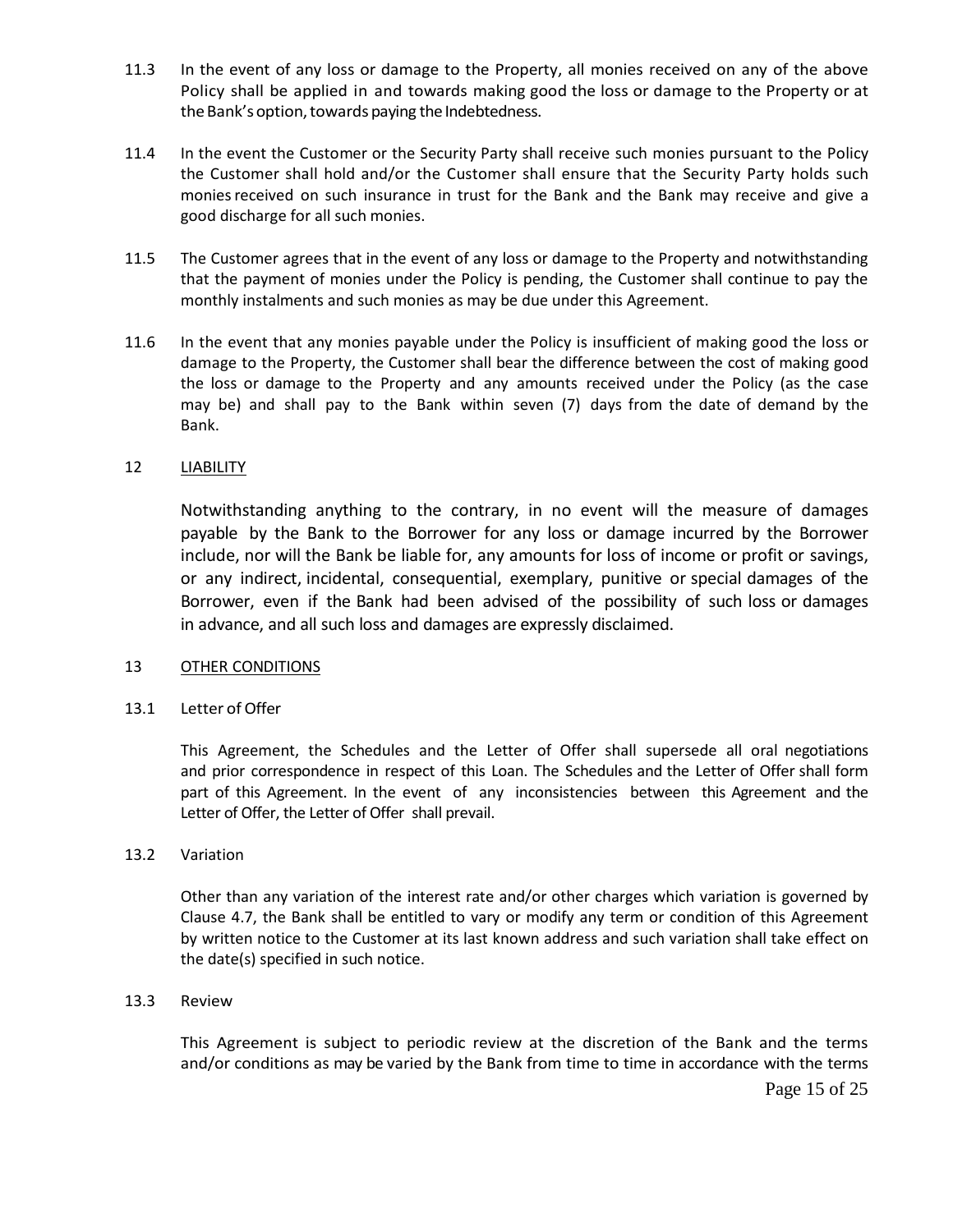hereof.

# 13.4 Conclusive Evidence

Any statement by an officer of the Bank as to the amount due and owing as communicated to the Customer shall be final and conclusive proof of the Indebtedness except for manifest error or where fraud is proven.

# 13.5 Lien and Set-Off

- (a) The Bank shall have a lien on all assets (movable and immovable) of the Customer whether in the possession of the Bank, its affiliates, branch or office, and the Bank shall have the right to withhold, combine, consolidate, debit, transfer and/or set-off from any accounts of the Customer and or any of the Obligors with the Bank wheresoever situate (whether current, deposit, loan or of any other nature whether in Ringgit or in any other currency) any available balance or any sum standing to the credit of any one or more of such accounts for the purpose of effecting repayment of the Indebtedness and or the indebtedness of any of the Obligors.
- (b) Until the Indebtedness and or the indebtedness of any of the Obligors have been paid, the Customer shall not be entitled to claim set-off or counterclaim against the Bank in respect of any liability from the Bank to the Customer.
- (c) The Bank is entitled to set-off any monies received from the sale of the Property to discharge the Indebtedness and or the indebtedness of any of the Obligors.
- 13.6 Disclosure

Subject to the provisions below which (i) prohibit disclosure of information to Group Companies if objected to by the Customer; and (ii) require the Customer's express consent for disclosure of information to third parties for the stated purposes, the Customer hereby agrees and authorizes the Bank to disclose any information relating to this Agreement, the Security Interest, and/or the Customer's affairs or accounts:

- (a) to the Bank's agents, service providers, auditors, legal counsel, other professional advisors and to any person in or outside Malaysia who provide the Security Interest and/or is a party to any agreements which may constitute or form the basis of such Security Interest;
- (b) to the Central Credit Bureau, Biro Maklumat Cek or other relevant authorities to whom such Bureau or authorities the Bank is required to make such disclosure and/or to any authorities having jurisdiction over the Bank;
- (c) to any financial institutions with which the Customer has or propose to have dealings;
- (d) to any insurance company which the Bank may deem fit in connection with any insurance policy which the Bank may wish to take pursuant to terms of this Agreement;
- (e) to companies which are or which in future may be companies within the group of the Bank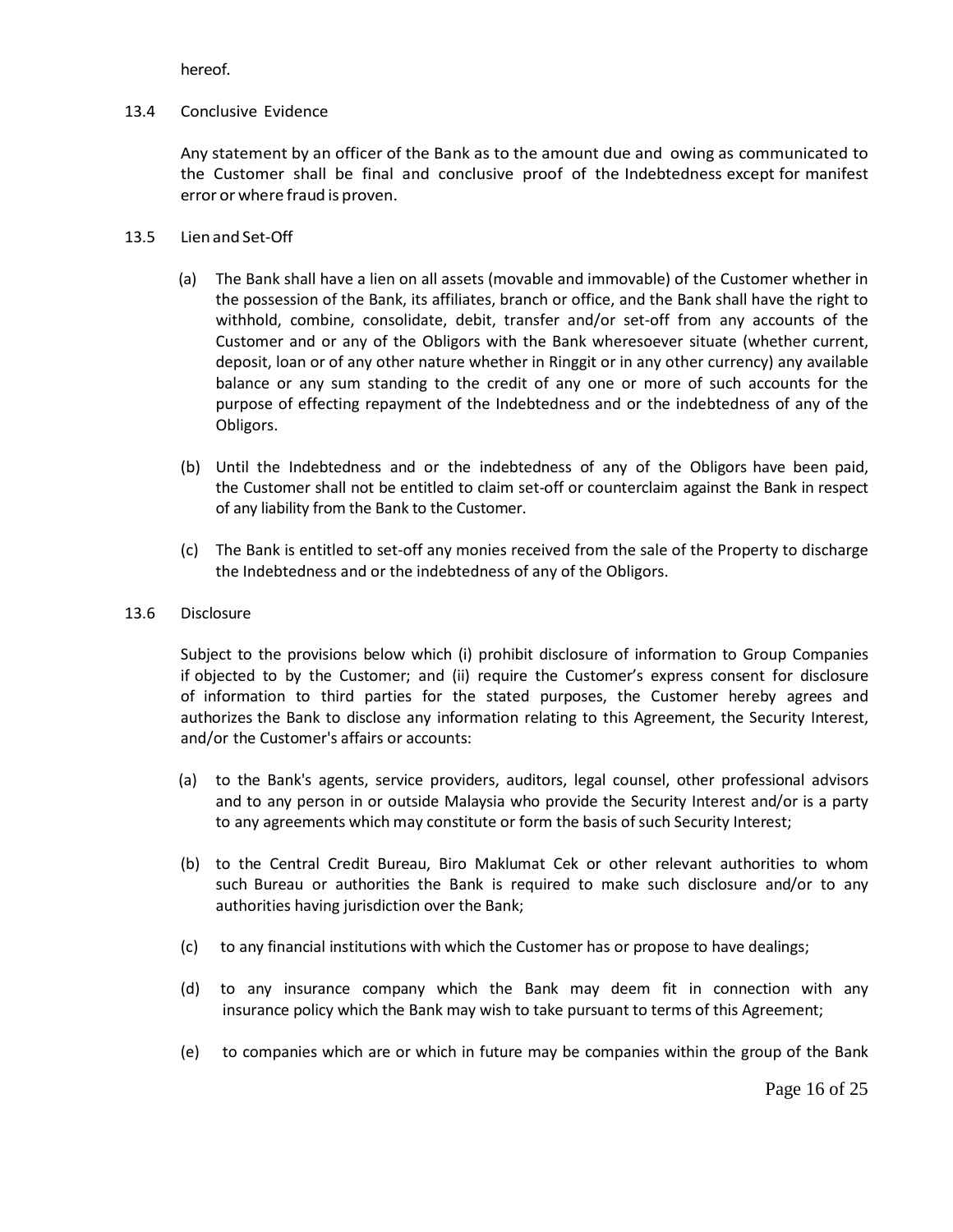as well as companies within the group of CIMB Group Holdings Berhad, the Bank's ultimate holding company ("the Group Companies") whether such Group Companies are residing, carrying on business, incorporated or constituted within or outside Malaysia;

for facilitating the business, operations, facilities and services of or granted or provided by the Bank and/or the Group Companies to their customers or as required by law or pursuant to any subpoena or order of the court.

Disclosure to Group Companies shall be for facilitating the operations, businesses, cross-selling and other purposes of the Bank and/or the Group Companies provided always that disclosure for cross selling purposes shall not be effected if such disclosure is objected by the Customer by contacting the Bank at the following telephone number or address (which may be changed by the Bank from time to time by notice to the Customer): 19th Floor, Menara Bumiputra Commerce, 11 Jalan Raja Laut, 50350 Kuala Lumpur, Tel No.: 1300-880-900.

Further, where the Bank intends to share the Customer's information (excluding information relating to the Customer's affairs or account) with third parties for strategic alliances, marketing and promotional purposes, the Bank shall ensure that consent form the Customer has been obtained.

The Customer hereby expressly confirms that the Bank, its officers and agents shall be under no liability under any circumstances whatsoever for furnishing such information whether by reason of any misstatement, error, negligence, omission, delay or any matter in connection thereto whatsoever and whether before on or after the date of this Agreement.

13.7 Modification and Indulgence

The Bank may at any time without affecting the Security Interest: -

- (a) vary the terms and/or conditions of this Agreement in accordance with the terms of this Agreement.
- (b) grant to the Customer or Security Party any indulgence.
- 13.8 Expenses and Stamp Duty

The Customer shall:-

- (i) in connection with this Agreement; and/or pay on demand, on the basis of full indemnity all expenses (including legal, stamp duty and out-of-pocket expenses) incurred;
- (ii) indemnify the Bank from and against any losses or liabilities incurred or which the Bank may incur as a result of any delay or omission to pay such stamp duty.

Notwithstanding the above, the Bank reserves the right to vary the terms above as per the Letter of Offer and/or the Special Conditions in Schedule 2 herein.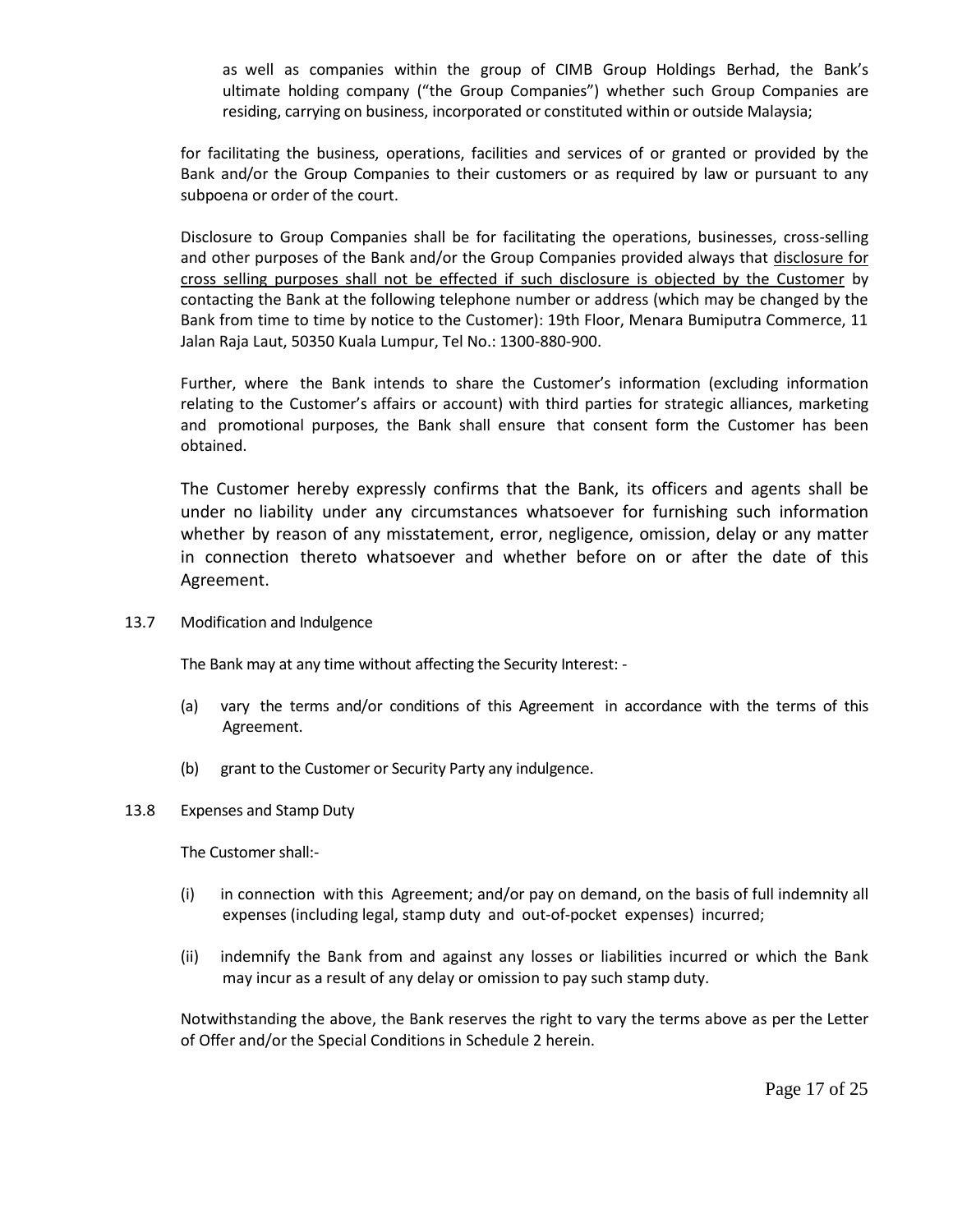#### 13.9 Service of Notice

- (a) Any notice in writing required to be served shall be deemed to have been served on the Customer if it is left or sent by ordinary mail to the usual or last known place of business or residence of the Customer or at the address stated in Section 1 of Schedule 1.
- (b) Unless otherwise stated specifically in this Agreement, if sent by ordinary mail to the Customer, any such notice shall be deemed to be received by the Customer when the notice would in the ordinary course of post have been delivered.

### 13.10 TransferBenefit

The Bank may at any time with or without the consent or concurrence of the Customer and/or the Security Party transfer this Agreement and the Security Interest to any person. All costs relating to the transfer shall be borne by the Customer.

# 13.11 Severability

If at any time any provision hereof is or becomes invalid, illegal, or unenforceable in any respect, such provision shall be ineffective to the extent necessary without affecting or impairing the validity, legality, and/or enforceability of the remaining provisions hereof.

# 13.12 Time

Time shall be the essence of this Agreement.

# 13.13 Successors Bound

This Agreement and the Security Interest shall be binding upon and enure to the benefit of the Bank and the Customer and their respective estate, heirs, personal representatives, assigns and/or successors-in-title and any other persons for the time being deriving title under them except that the Customer may not assign his or her rights or obligations herein.

### 13.14 GoverningLaw

This Agreement shall be governed by the laws of Malaysia.

### 13.15 Interpretation

In the event of any conflict in the interpretation of the provisions contained in this Agreement, the Schedules and the Letter of Offer ('these documents') and any translation thereof in any language, the English version of these documents shall prevail. Notwithstanding the aforementioned where the Customer has requested for the Bahasa Malaysia version of this Agreement the Bank shall provide the same to the Customer and if the Agreement is entered into on this basis, then the Bahasa Malaysia version of this Agreement shall prevail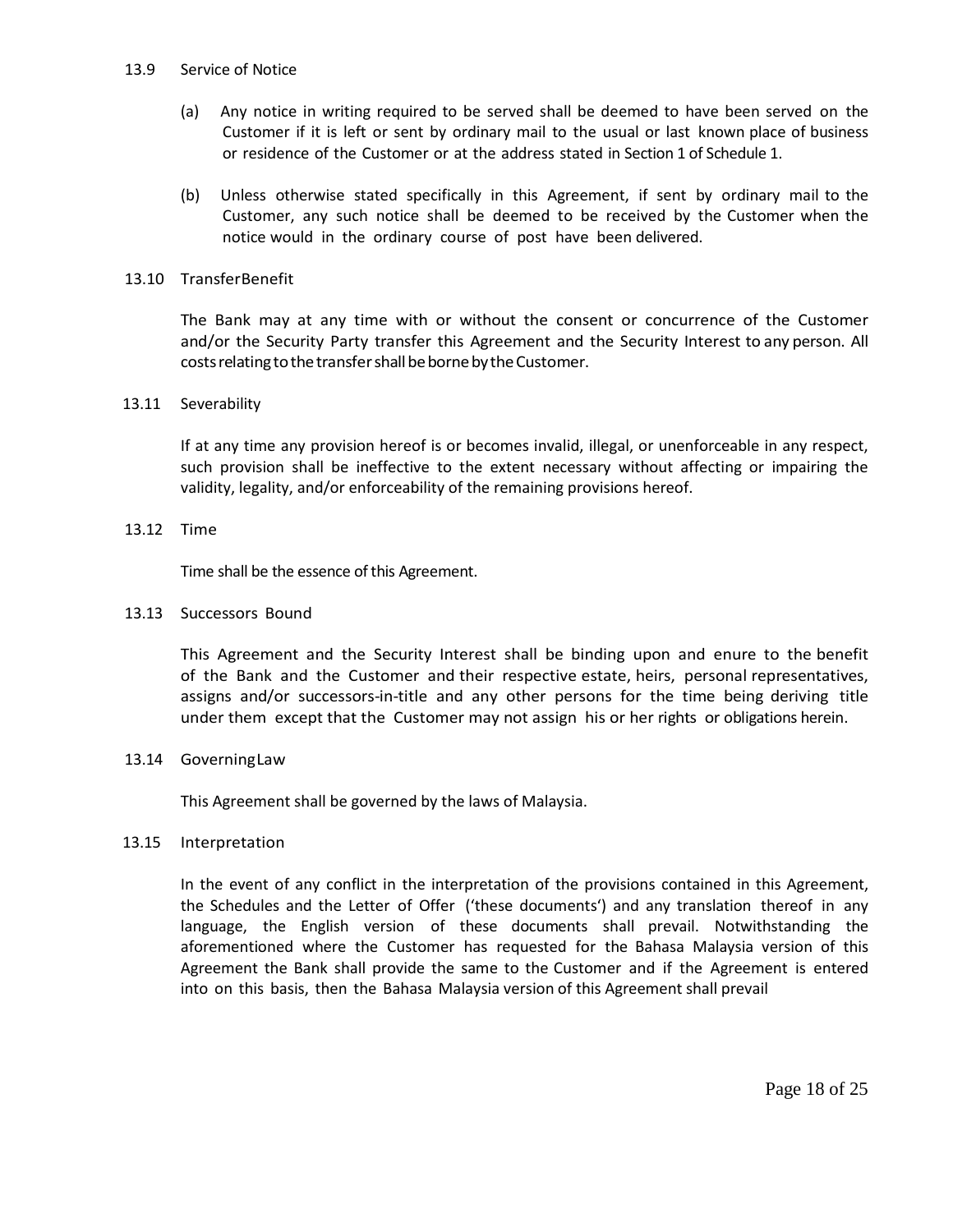### 14 PRINCIPAL AND SUBSIDIARY INSTRUMENTS

IT IS HEREBY AGREED AND DECLARED that this Agreement, the Letter of Offer and the Security Documents are instruments in one transaction to secure the Loan and the Indebtedness and for the purpose of Section 4 (3) of the Stamp Act 1949 this Agreement is deemed to be the principal or primary instrument.

#### 15. PRIVACY CLAUSE

- 15.1 The Customer hereby confirms that the Customer has read, understood and agreed to be bound by the CIMB Group Privacy Notice (which is available at www.cimbbank.com.my or www.cimbislamic.com) and the clauses herein, as may relate to the processing of the Customer's personal information. For the avoidance of doubt, the Customer agrees that the said Privacy Notice shall be deemed to be incorporated by reference into this Agreement.
- 15.2 In the event the Customer provides personal and financial information relating to third parties, including information relating to the Customer's next-of-kin and dependents (where the Customer is an individual) or information relating to the Customer's directors, shareholders, officers, individual guarantors and security providers (where the Customer is a corporation), for the purpose of opening or operating the Customer's account(s)/facility(ies) with the Bank or otherwise subscribing to the Bank's products and services, the Customer (a) confirms that the Customer has obtained their consent or is otherwise entitled to provide this information to the Bank and for the Bank to use it in accordance with this agreement; (b) agree to ensure that the personal and financial information of the said third parties is accurate; (c) agree to update the Bank in writing in the event of any material change to the said personal and financial information; and (d) agree to the Bank's right to terminate this agreement should such consent be withdrawn by any of the said third parties.
- 15.3 Where the Customer instructs the Bank to effect any sort of cross-border transaction (including to make or receive payments), the details relevant to the cross-border transaction (including information relating to those involved in the said transaction) may be received from or sent abroad, where it could be accessible (whether directly or indirectly) by overseas regulators and authorities in connection with their legitimate duties (e.g. the prevention of crime). In instructing the Bank and/or the Bank's agents to enter into any cross-border transaction on behalf of the Customer, the Customer agrees to the above said disclosures on behalf of the Customer and others involved in the said cross-border transaction.
- 15.4 The Bank may at any time and from time to time now and/or in the future carry out the necessary reference checks including but not limited to credit reporting/reference checks with credit reporting/reference agencies including but not limited to CCRIS, FIS and/or any other agencies and/or from any financial institution to enable us to ascertain the Customer's status as may be required to help make decisions, for example when the Bank needs to (a) check details on applications for credit and credit- related or other facilities; (b) manage credit and credit-related accounts or facilities, including conducting reviews of the Customer's portfolio(s); and/or recover debts. The Customer will be linked by credit reporting/reference agencies to any other names the Customer uses or has used, and any joint and several applicants. The Bank may also share information about the Customer and how the Customer manages the Customer's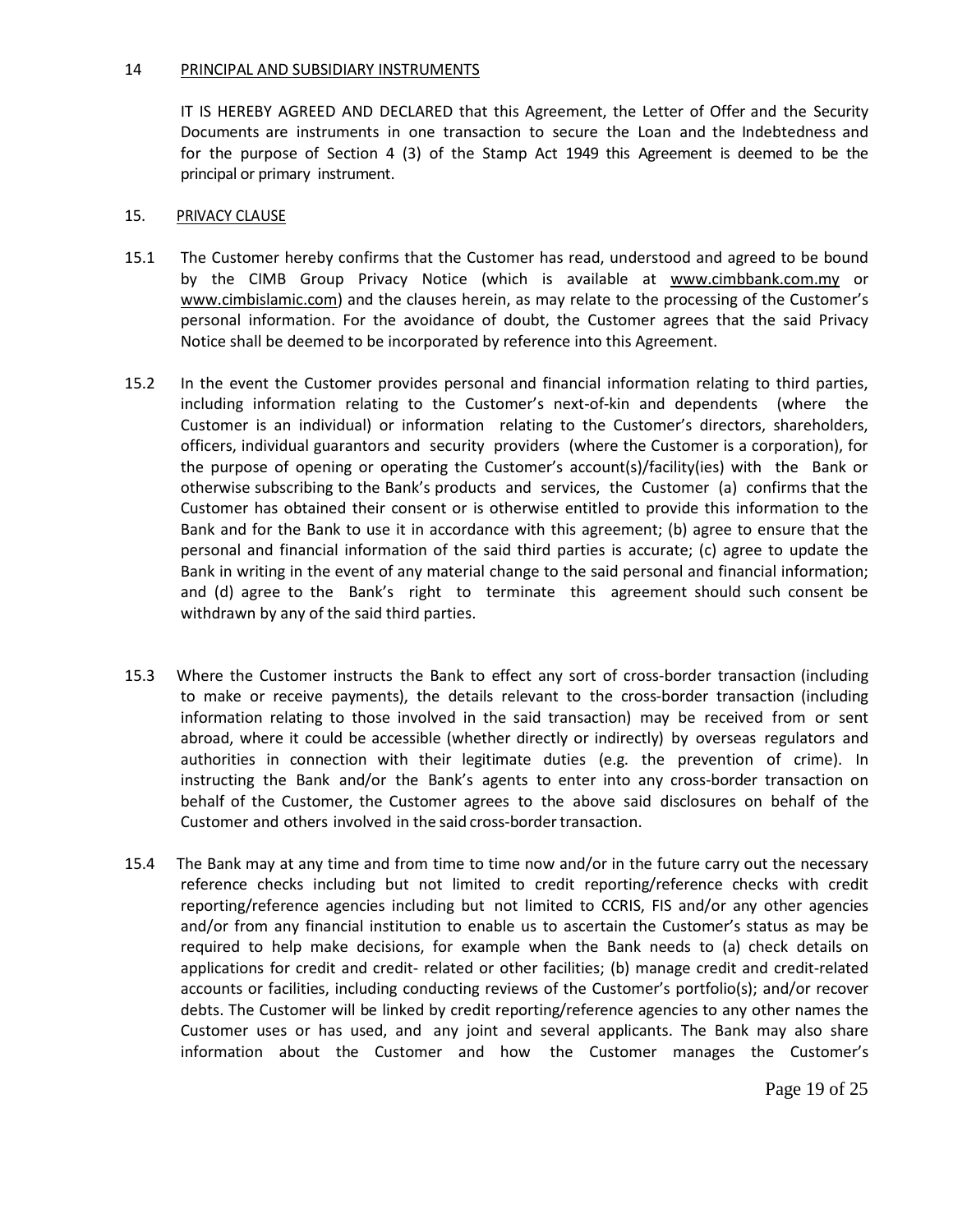account(s)/facility(ies) with relevant credit reporting/reference agencies.

- 15.5 Even after the Customer has provided the Bank with any information, the Customer will have the option to withdraw the consent given earlier. In such instances, the Bank will have the right to not provide or discontinue the provision of any product, service, account(s) and/or facility(ies) that is/are linked with such information.
- 15.6 The Bank reserves the right to amend this clause from time to time at the Bank's sole discretion and shall provide prior notification to the Customer in writing and place any such amendments on the Bank's websites and/or by placing notices at the banking halls or at prominent locations within the Bank's branches.
- 15.7 For the purposes of this Clause, the CIMB Group consists of CIMB Group Holdings Berhad and all its related companies as defined in Section 7 of the Companies Act 2016 and jointly controlled companies that provide financial and other regulated services, excluding companies, branches, offices and other forms of presence operating outside Malaysia, and the use of the words "the Bank" and " the Bank's" are to be read as referencesto the CIMB Group.
- 15.8 The Customer further agrees that the Bank shall not in any event be liable for any claim, loss, damage (financial or otherwise), injuries, embarrassments or liability howsoever arising whether in contract, tort, negligence, strict liability or any basis (arising from any inaccuracy or loss, deletion or modification of data or for any other reasons whatsoever relating to any information forwarded by the Bank to such credit reporting/reference agencies and/or such other party, as the case may be, or in relation to any access or use, or the inability to access or use by such credit reporting/reference agencies and/or such other party or reliance on the information contained therein, whether caused by any technical, hardware or software failure of any kind, the interruption, error, omission, delay, viruses or otherwise howsoever, save and except where proven to have been caused directly by the Bank's gross negligence, default or omission.

The Customer further agrees that the Bank shall not in any event be liable for any indirect, special, incidental, consequential or punitive damages arising from or howsoever in relation any inaccuracy or loss, deletion or modification of data or for any other reasons whatsoever relating to any information forwarded by the Bank to such credit reporting/reference agencies and/or such other party, as the case may be, or in relation to any access or use, or the inability to access or use by such credit reporting/reference agencies and/or such other party or reliance on the information contained therein, whether caused by any technical, hardware or software failure of any kind, the interruption, error, omission, delay, viruses or otherwise.

15.9 This clause shall be without prejudice to any other clause in this Agreement which provides for the disclosure of information.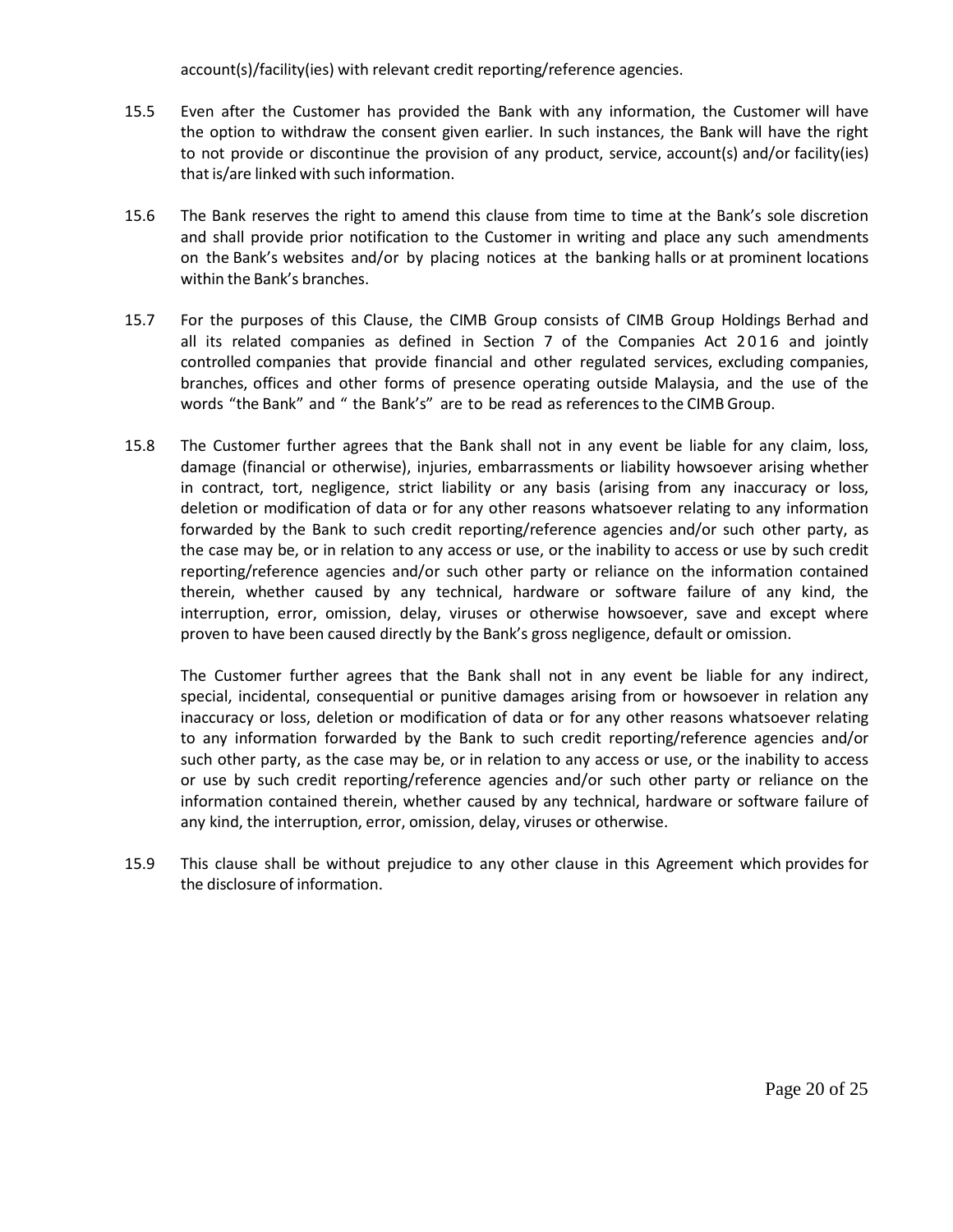IN WITNESS WHEREOF the parties hereto have set their hands and seal hereunto.

| Signed for and on<br>behalf of                         |  |
|--------------------------------------------------------|--|
| CIMB BANK BERHAD                                       |  |
| $(13491-P)$<br>by its Attorney in the<br>presence of:- |  |

(and  $\overline{\phantom{a}}$ ) (I.C. No. )

Signed by the Customer )<br>in the presence of ) in the presence of

(and  $\overline{\phantom{a}}$ ) (I.C. No. )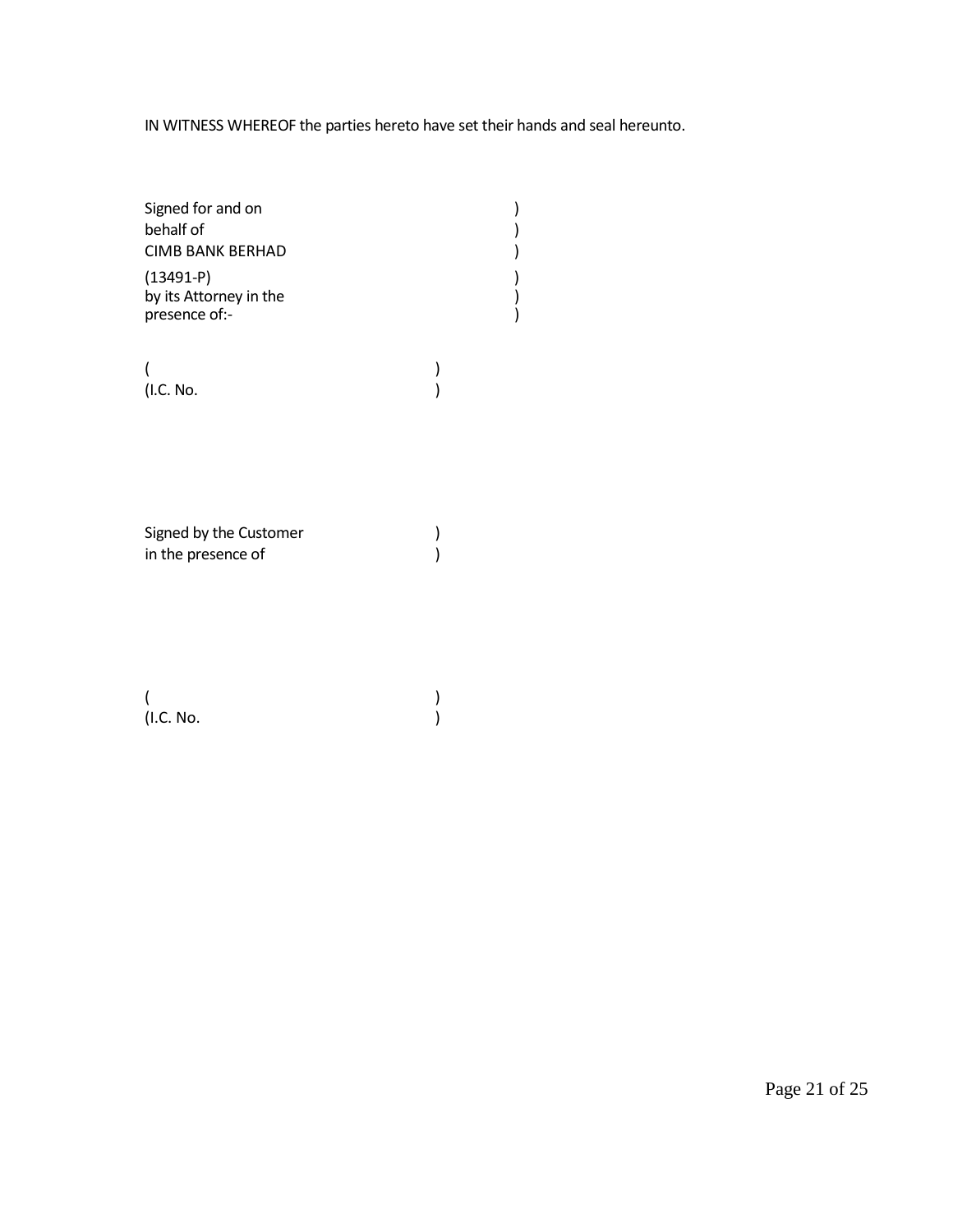# SCHEDULE 1 (which is to be taken, read and construed as an essential part of this Agreement)

| Section        | Item                                                                   | Description                                                                                                                                                                                                                                                                                                                                                                                              |
|----------------|------------------------------------------------------------------------|----------------------------------------------------------------------------------------------------------------------------------------------------------------------------------------------------------------------------------------------------------------------------------------------------------------------------------------------------------------------------------------------------------|
| $\mathbf{1}$   | Name(s) and address (es) of<br>the Customer.                           |                                                                                                                                                                                                                                                                                                                                                                                                          |
| $\overline{2}$ | Description of the Property                                            | The particulars of the Property shall be<br>as stated in the Charge/Deed of Assignment<br>(to delete whichever is inapplicable) dated<br>between the<br>Bank and the Security Party, subject to the<br>Bank's right to vary and/or amend the<br>particulars of the Property and/or the<br>Charge/Deed of Assignment<br>(to<br>delete<br>whichever is inapplicable) at the Bank's<br>absolute discretion. |
| $\overline{3}$ | Name(s) and Description(s) of<br>the persons providing<br>the Security |                                                                                                                                                                                                                                                                                                                                                                                                          |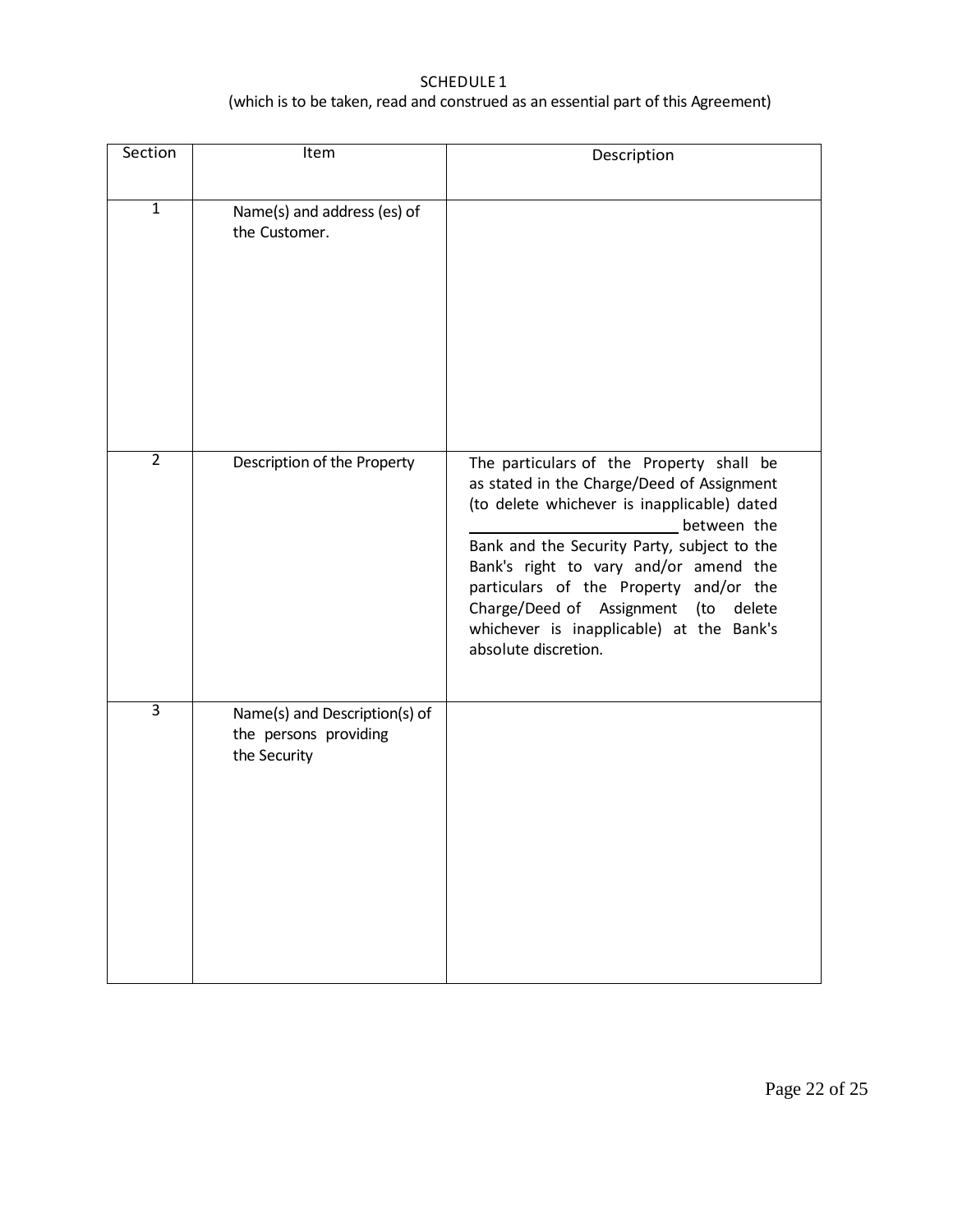# SCHEDULE 2

(to enclose a copy of the stamped Letter of Offer duly accepted in this Schedule)

# SPECIALCONDITIONSFORMINGPARTOFTHISAGREEMENT

(To state any special conditions, e.g. if the legal fees, etc are to be paid by the Bank, any special prepayment conditions, any other benefits such as credit card facility, and/or any other conditions in the Letter of Offer which are not stated in this Agreement. To state "Not Applicable" if inapplicable)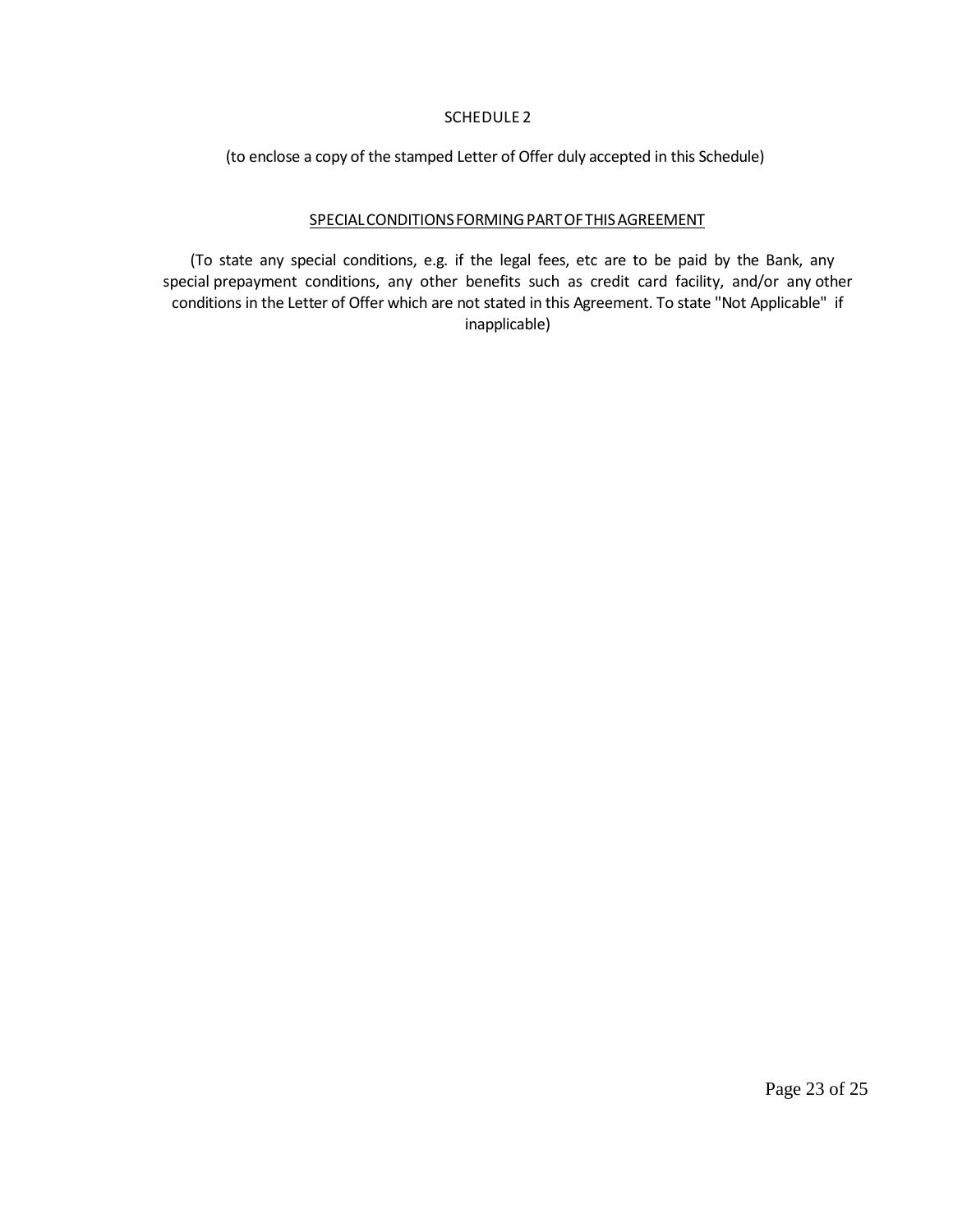### SCHEDULE 3

#### CONDITIONS RECEDENT

- a) This Agreement and the Security Documents shall have been duly executed, stamped, and registered with such registries as the Bank may deem necessary or expedient, and copies thereof duly delivered to the Bank. Provided that the Bank may at its absolute discretion disburse the Loan or any part thereof prior to or upon presentation of the Security Documents requiring registration at the relevant registries for registration;
- b) A search having been made at the relevant land registry/land office confirming that the Property is free from all encumbrances and no acquisition notices have been lodged and/or registered or issued against the Property and the lodgement of a private caveat on the master title of the Property;
- c) The Bank is satisfied that the execution, delivery and performance of this Agreement and the Security Interest have been duly authorised and approved by all necessary parties and that the same do not contravene any law, rules or regulations or any contractual or other restrictions binding upon the Customer or the Security Party (if any);
- d) The receipt by the Bank of any undertakings, consents, approvals, and/or confirmations required by the Bank to the Bank's satisfaction;
- e) If applicable, the Bank shall have received the letter of disclaimer/undertaking from the bridging financier/existing chargee to exclude the Property from foreclosure proceedings, such letter of disclaimer/undertaking to be in form and content acceptable to the Bank;
- f) Where the Loan is to be disbursed by progressive releases, the receipt by the Bank of the relevant architect certificates;
- g) The Customer shall have delivered or caused to deliver to the Bank the current receipts of quit rent, assessments, rates, dues and other outgoings thereto as the Bank may require;
- h) Where required by the Bank, a valuation of the Property and/or verification of the address of the Property by a valuer acceptable to the Bank at the cost and expense of the Customer;
- i) Receipt by the Bank of a duly executed and stamped copy/original of the Sale and Purchase Agreement and/or original Proclamation of Sale together with duly executed and stamped Memorandum of Contract, as the Bank may require, and/or all other documents pertaining to the Property as the Bank may require;
- j) Where the Customer or any of the Security Parties is/are a corporation, receipt by the Bank of certified true copies of the Constitution (Memorandum and Articles of Association for purposes of the Companies Act, 1965), the latest Return of Allotment of Shares Form (Forms 24 for purposes of the Companies Act, 1965), Notice of Situation of Registered Office and of Office Hours and Particulars of Changes Form 44 for purposes of the Companies Act, 1965) or

Page 24 of 25